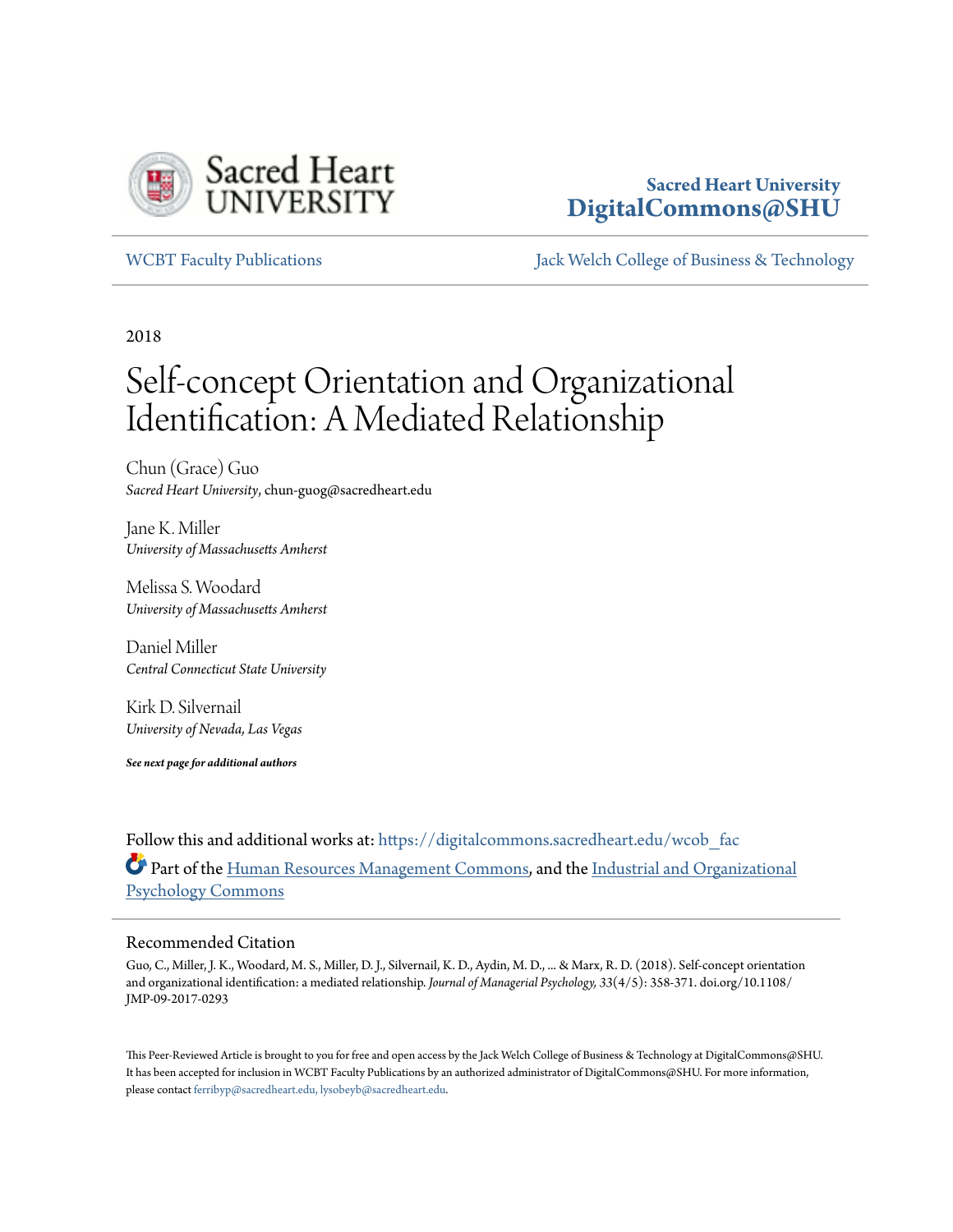#### **Authors**

Chun (Grace) Guo, Jane K. Miller, Melissa S. Woodard, Daniel Miller, Kirk D. Silvernail, Mehmet Devrim Aydin, Ana Heloisa da Costa Lemos, Vilmante Kumpikaite, Sudhir Nair, Paul F. Donnelly, Robert D. Marx, and Linda M. Peters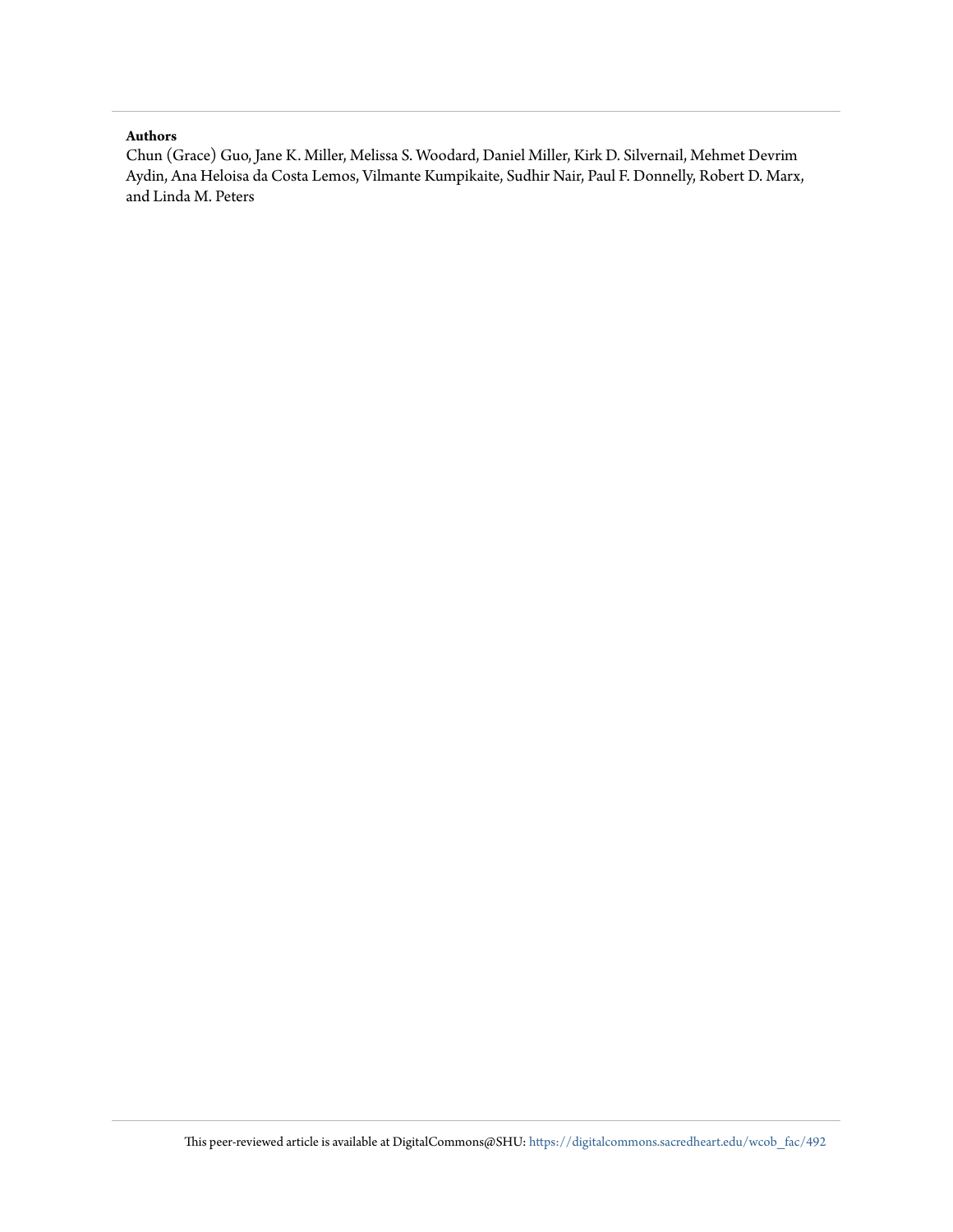See discussions, stats, and author profiles for this publication at: [https://www.researchgate.net/publication/327446270](https://www.researchgate.net/publication/327446270_Self-concept_orientation_and_organizational_identification_A_mediated_relationship?enrichId=rgreq-bd5680b066ca5777250c5a0b0f15e8a1-XXX&enrichSource=Y292ZXJQYWdlOzMyNzQ0NjI3MDtBUzo2NzIzMDk4NzAzMzgwNjFAMTUzNzMwMjU3Mjg5NQ%3D%3D&el=1_x_2&_esc=publicationCoverPdf)

### [Self-concept orientation and organizational identification: A mediated](https://www.researchgate.net/publication/327446270_Self-concept_orientation_and_organizational_identification_A_mediated_relationship?enrichId=rgreq-bd5680b066ca5777250c5a0b0f15e8a1-XXX&enrichSource=Y292ZXJQYWdlOzMyNzQ0NjI3MDtBUzo2NzIzMDk4NzAzMzgwNjFAMTUzNzMwMjU3Mjg5NQ%3D%3D&el=1_x_3&_esc=publicationCoverPdf) relationship

**Article** in Journal of Managerial Psychology · June 2018

DOI: 10.1108/JMP-09-2017-0293

| CITATIONS<br>0         |                                                                                                         | READS<br>44 |                                                                                                                   |
|------------------------|---------------------------------------------------------------------------------------------------------|-------------|-------------------------------------------------------------------------------------------------------------------|
| 12 authors, including: |                                                                                                         |             |                                                                                                                   |
|                        | Chun Grace Guo<br><b>Sacred Heart University</b><br>25 PUBLICATIONS 209 CITATIONS<br>SEE PROFILE        |             | <b>Daniel Miller</b><br>Central Connecticut State University<br>3 PUBLICATIONS 12 CITATIONS<br><b>SEE PROFILE</b> |
|                        | <b>Mehmet Devrim Aydin</b><br><b>Hacettepe University</b><br>9 PUBLICATIONS 19 CITATIONS<br>SEE PROFILE |             | Vilmante Kumpikaite<br>Kaunas University of Technology<br>61 PUBLICATIONS 229 CITATIONS<br><b>SEE PROFILE</b>     |

**Some of the authors of this publication are also working on these related projects:**



Project

Theory of Urban Entreppreneruship [View project](https://www.researchgate.net/project/Theory-of-Urban-Entreppreneruship?enrichId=rgreq-bd5680b066ca5777250c5a0b0f15e8a1-XXX&enrichSource=Y292ZXJQYWdlOzMyNzQ0NjI3MDtBUzo2NzIzMDk4NzAzMzgwNjFAMTUzNzMwMjU3Mjg5NQ%3D%3D&el=1_x_9&_esc=publicationCoverPdf)

Migration values and migration culture in Lithuania [View project](https://www.researchgate.net/project/Migration-values-and-migration-culture-in-Lithuania?enrichId=rgreq-bd5680b066ca5777250c5a0b0f15e8a1-XXX&enrichSource=Y292ZXJQYWdlOzMyNzQ0NjI3MDtBUzo2NzIzMDk4NzAzMzgwNjFAMTUzNzMwMjU3Mjg5NQ%3D%3D&el=1_x_9&_esc=publicationCoverPdf)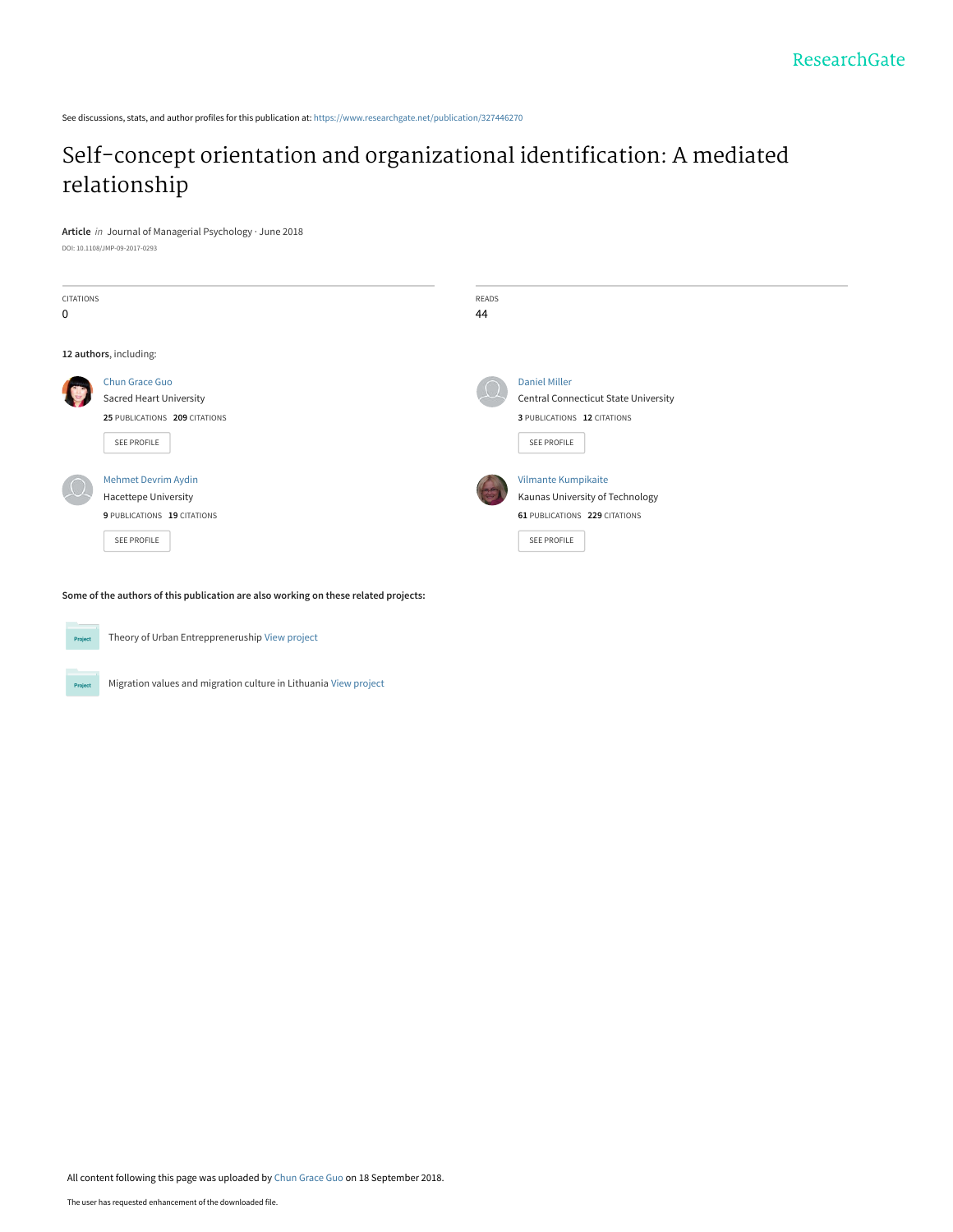### **Published in Journal of Managerial Psychology, <https://doi.org/10.1108/JMP-09-2017-0293>**

### **Self-Concept Orientation and Organizational Identification: A Mediated Relationship**

Chun Guo Department of Management, Sacred Heart University, Fairfield, Connecticut, USA

Jane K. Miller and Melissa S. Woodard Department of Management, University of Massachusetts, Amherst, Massachusetts, USA

Daniel J. Miller Department of Management, Central Connecticut State University, New Britain, Connecticut, USA

Kirk D. Silvernail University of Nevada Las Vegas, Lee Business School, Las Vegas, Nevada, USA

Mehmet D. Aydin Department of Political Science and Public Administration, Faculty of Economics and Administrative Sciences, Hacettepe University, Ankara, Turkey

Ana Heloisa da Costa Lemos IAG School of Management, Pontifical Catholic University of Rio de Janeiro, Rio de Janeiro, Brazil

Vilmante Kumpikaite-Valiuniene School of Economics and Business, Kaunas University of Technology, Kaunas, Lithuania

Sudhir Nair Peter B. Gustavson School of Business, University of Victoria, Victoria, Canada

Paul F. Donnelly College of Business, Dublin Institute of Technology, Dublin, Ireland, and

Robert D. Marx and Linda M. Peters Department of Management, University of Massachusetts, Amherst, Massachusetts, USA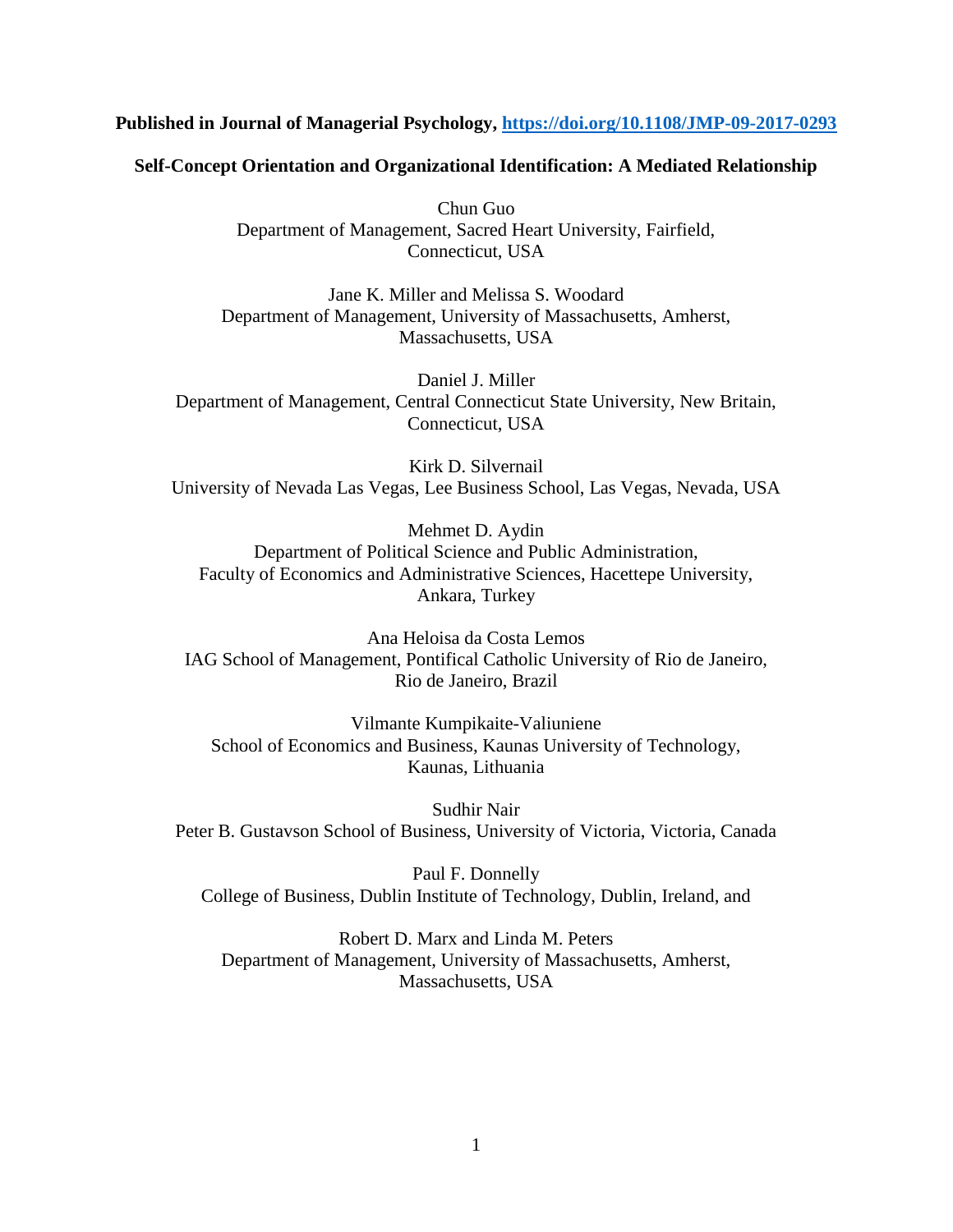### **Abstract**

**Purpose** – The present study tests a mediated model of the relationship between self-concept orientation (individualist and collectivist) and organizational identification (OrgID, Cooper and Thatcher, 2010), with proposed mediators including the need for organizational identification (nOID, Glynn, 1998) as well as self-presentation concerns of social adjustment (SA) and value expression (VE, Highhouse *et al*., 2007).

**Design** – Data were collected from 509 participants in seven countries. Direct and mediation effects were tested using structural equation modeling (AMOS 25.0).

**Findings** – Individualist self-concept orientation was positively related to VE and collectivist self-concept orientation was positively related to nOID, VE and SA. VE mediated the relationship between both self-concept orientations and OrgID. In addition, nOID mediated the relationship for collectivist self-concept orientation.

**Practical Implications** – This study identifies underlying psychological needs as mediators of the relationship of self-concept orientation to organizational identification. Understanding these linkages enables employers to develop practices that resonate with the self-concept orientations and associated psychological needs of their employees, thereby enhancing organizational identification.

**Originality/Value** – This study provides a significant contribution to the organizational identification literature by proposing and testing for relationships between self-concept orientations and OrgID as mediated by underlying psychological needs. The results provide support for the mediated model as well as many of Cooper and Thatcher's (2010) theoretical propositions, with notable exceptions.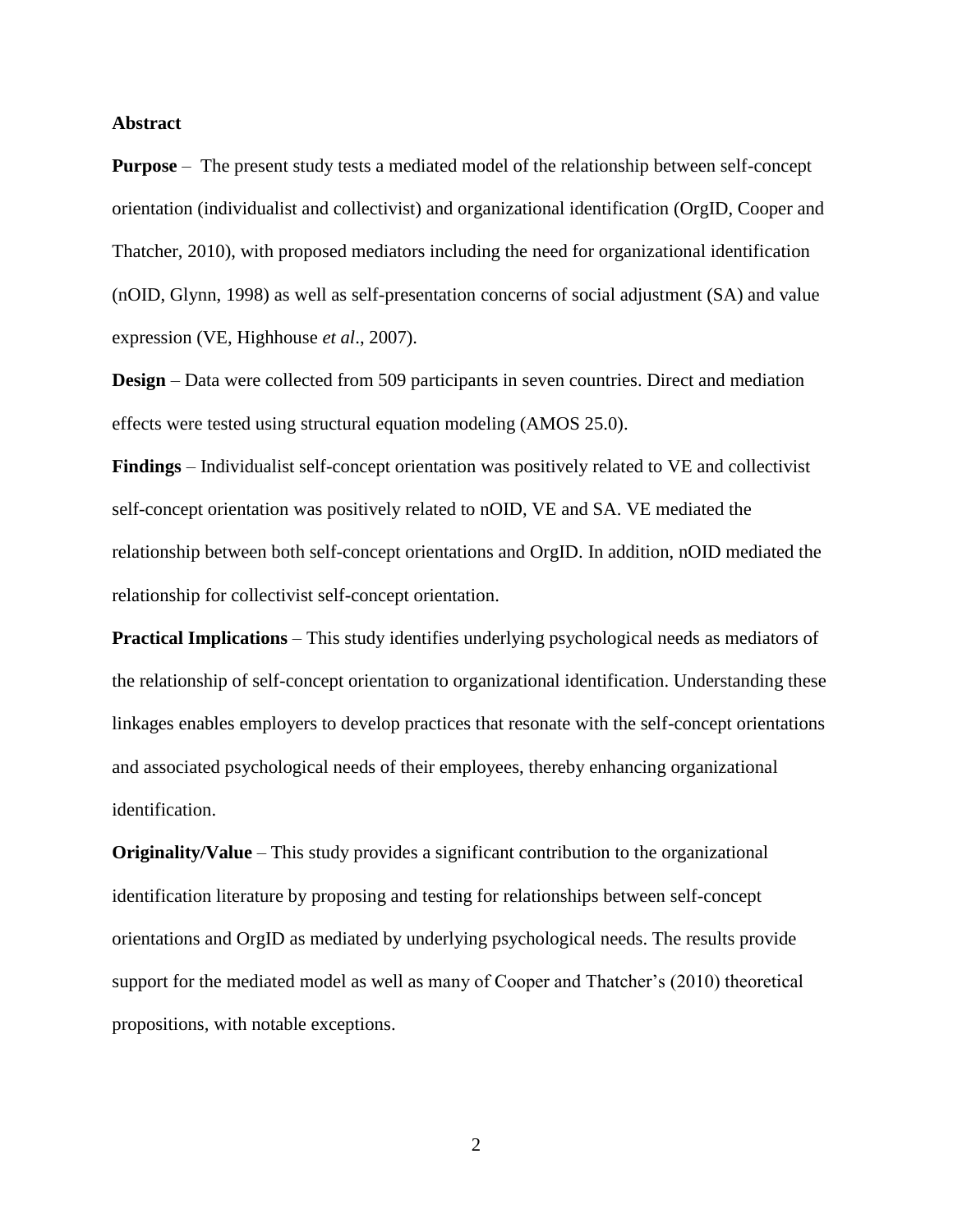**Keywords** Collectivist self-concept orientation, Individualist self-concept orientation, Need for Organizational Identification, Organizational Identification, Social Adjustment, Value Expression

**Paper Type** Research paper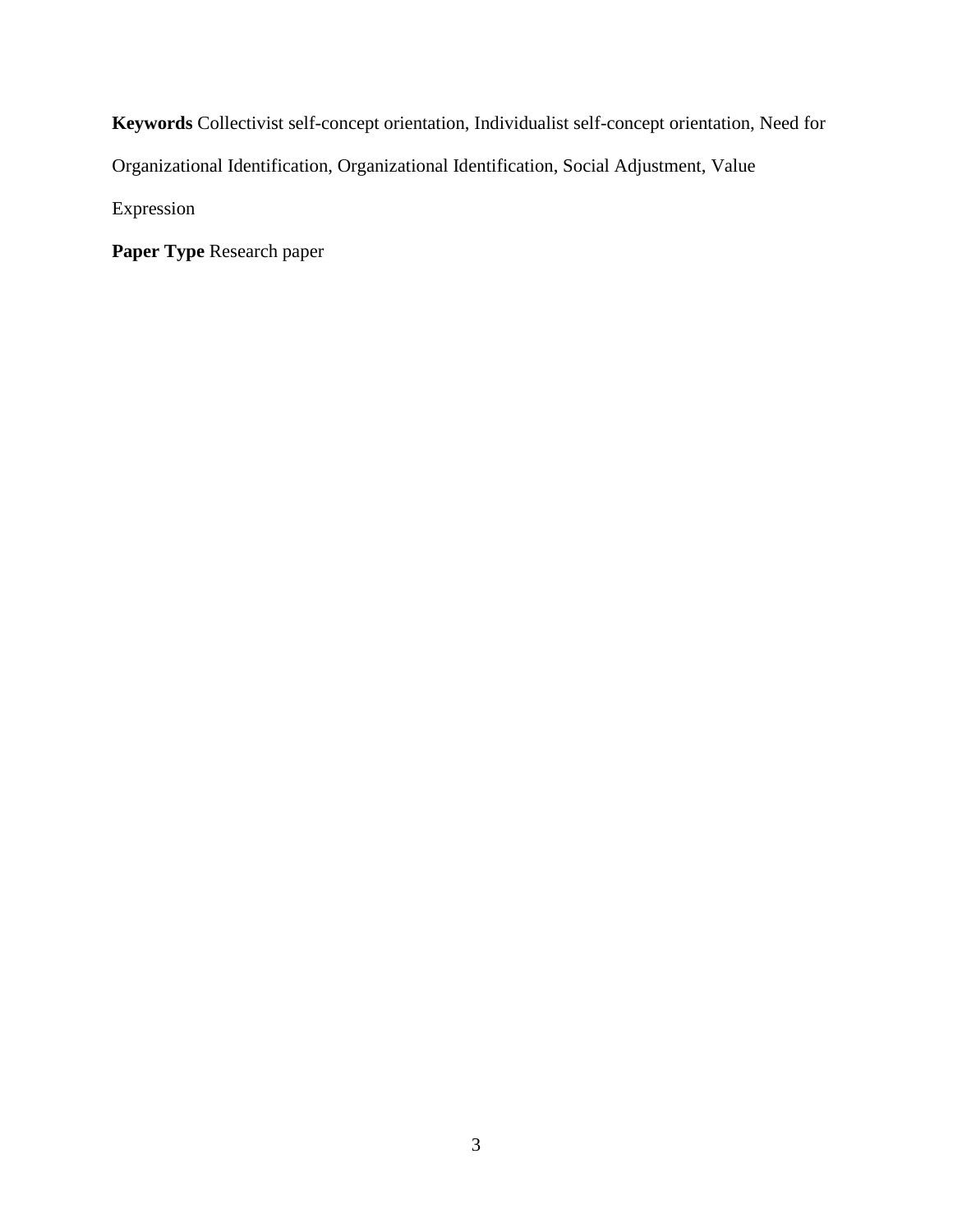## **Self-Concept Orientation and Organizational Identification: A Mediated Relationship**

### **Introduction**

Organizational identification (OrgID) has been defined as perceived oneness with an organization and the experience of the organization's successes or failures as one's own (Mael and Ashforth, 1992). As such, the individual has a perception of being psychologically intertwined with the organization (Wan-Huggins *et al*., 1998), including it in his/her selfconcept. According to Ashforth and Mael (1989), the organization is one of the most influential in forming one's social identity. Understanding the OrgID phenomenon is important due to its observed relationships to organizational citizenship behavior, cooperation, loyalty and turnover (Abrams *et al*., 1998; Dukerich *et al*., 2002; Johnson *et al*., 2006; Riketta, 2005; Wan-Huggins, *et al*., 1998).

A person's self-concept orientation is considered particularly important to understanding variations in OrgID (Cooper and Thatcher, 2010). Markus and Kitayama (1991) specified two self-construals that underlie self-concept orientations. In the *independent* self-construal, one perceives the self as distinct and separate from others with behavior deriving from one's own thoughts and feelings as opposed to the thoughts, feelings and actions of others. The *interdependent* self-construal entails "seeing oneself as part of an encompassing social relationship…[where] behavior is determined, contingent on, and to a large extent organized by what the actor perceives to be the thoughts, feelings and actions of others in the relationship" (Markus and Kityama, 1991, p. 228). Both types of self-construal coexist within individuals and can be chronically accessible (stable over time and situations) or situation-specific (Johnson *et al*., 2006). In considering the likelihood of organizational identification, theoretical interest has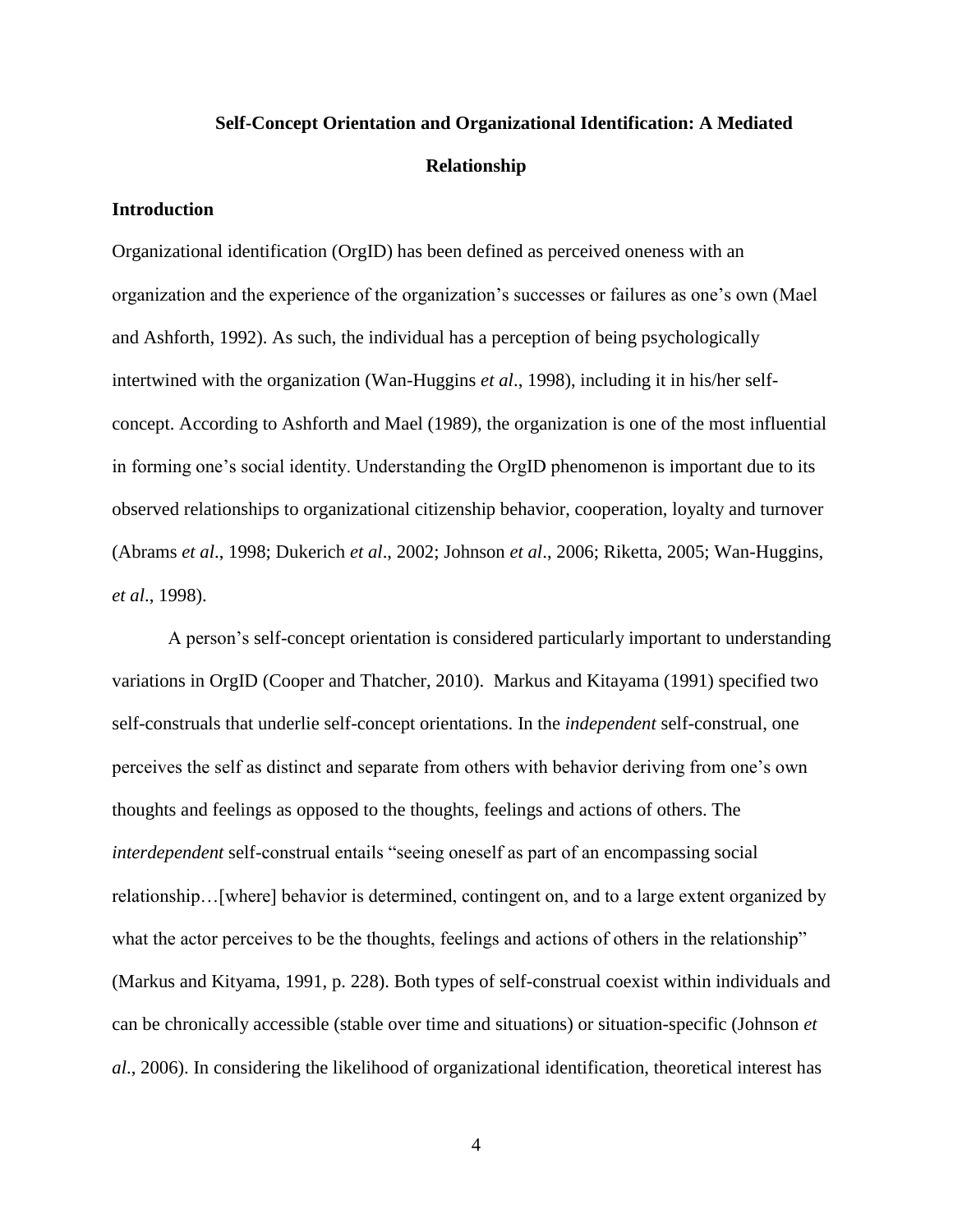focused on the chronically-accessible self-concept, known as one's *self-concept orientation*, which predisposes an individual to emphasize one self-concept over the other (Brewer and Chen, 2007; Cooper and Thatcher, 2010). These self-concept orientations provide different cognitive filters through which organizational information is sorted and interpreted, ultimately shaping individual attitudes and behaviors (Flynn, 2005; Johnson *et al*., 2006). Accordingly, each is thought to have a different theoretical relationship with the OrgID target (Cooper and Thatcher, 2010). The independent self-construal will hereafter be referred to as "Individualist" and the interdependent self-construal will be "Collectivist."

Cooper and Thatcher's (2010) theory further incorporates the role of innate psychological motivators or needs including *self-enhancement* (the desire to view oneself positively relative to others), *self-consistency* (the desire to express personal attributes through organizational affiliation), *uncertainty reduction* (defining oneself in terms of group membership) and *depersonalized belonging* (the desire to experience similarity with a group). In the current study, self-enhancement and self-consistency needs are operationalized as Highhouse *et al*.'s (2007) *social adjustment* (SA), the need to impress others and *Value Expression* (VE), the need to express one's values through organizational affiliation, respectively. Uncertainty reduction and depersonalized belonging are operationalized with Glynn's (1998) *Need for Organizational Identification* (nOID), conceptualized as the psychological need for perceived oneness with an organization. It is proposed that these underlying needs create the linkage between self-concept orientations and organizational identification.

The current study makes a significant contribution to the organizational identification literature by empirically testing several of Cooper and Thatcher's (2010) theoretical propositions about the relation of individualist and collectivist self-concept orientations to OrgID. Rather than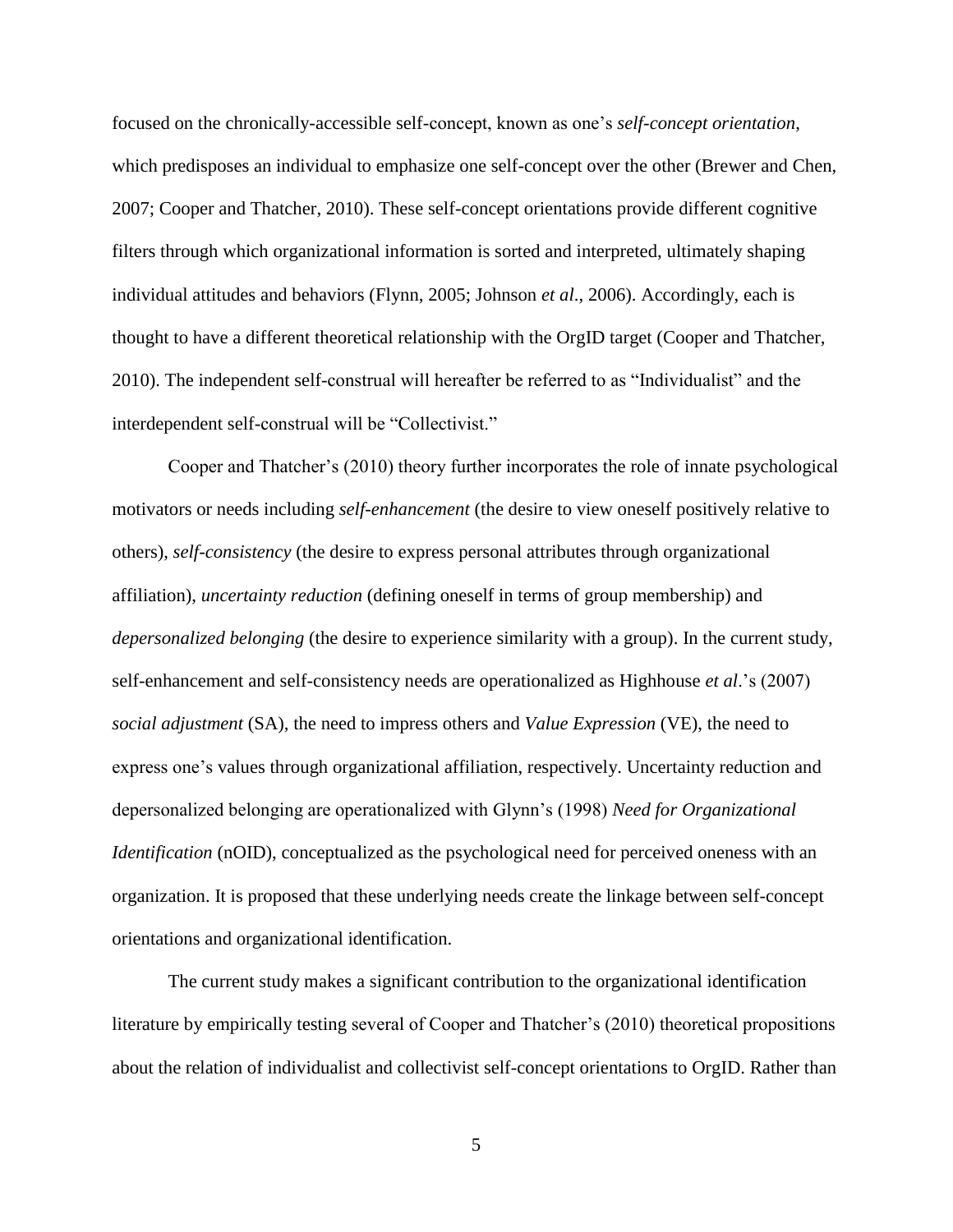treating self-concept orientations holistically, as most studies do, the proposed model delves beneath the surface by examining psychological needs that theoretically underlie self-concept orientations and predispose some, but not all individuals to identify with their organizations. In addition, the study advances theories regarding the psychological mediators themselves. Although nOID has previously been examined as a predictor of OrgID (Kreiner and Ashforth, 2004), it has not been examined for its relationship to self-concept orientations or as a potential mediator. The self-presentation needs of VE and SA have been studied in the context of job preferences (Highhouse *et al.,* 2007) but have not been previously examined in studies of OrgID or self-concept orientations. In addition to theoretical advances, results of this study might inform the development of organizational practices that are designed to fulfill psychological needs for individuals with different self-concept orientations.

### **Theoretical and hypothesis development**

According to Cooper and Thatcher (2010), self-concept orientations differentially relate to organization targets (organization as a whole, coworkers, or workgroups). Individuals might identify with all three targets simultaneously (Ashforth *et al*., 2008), but generally feel the strongest identification with one target relative to the others (Brewer and Chen, 2007; van Dick *et al*., 2008). Since this study examines organizational identification specifically, the focus will be on Cooper and Thatcher's (2010) propositions about self-concept orientations as they relate to the organizational identification target.

### *Self-concept orientation and organizational identification*

*Individualist orientation.* The individualist orientation is characterized by an independent selfconstrual, seeing oneself as unique and separate from others (Markus and Kitayama, 1991). Priority is placed on individual interests over collective interests, promoting one's own goals,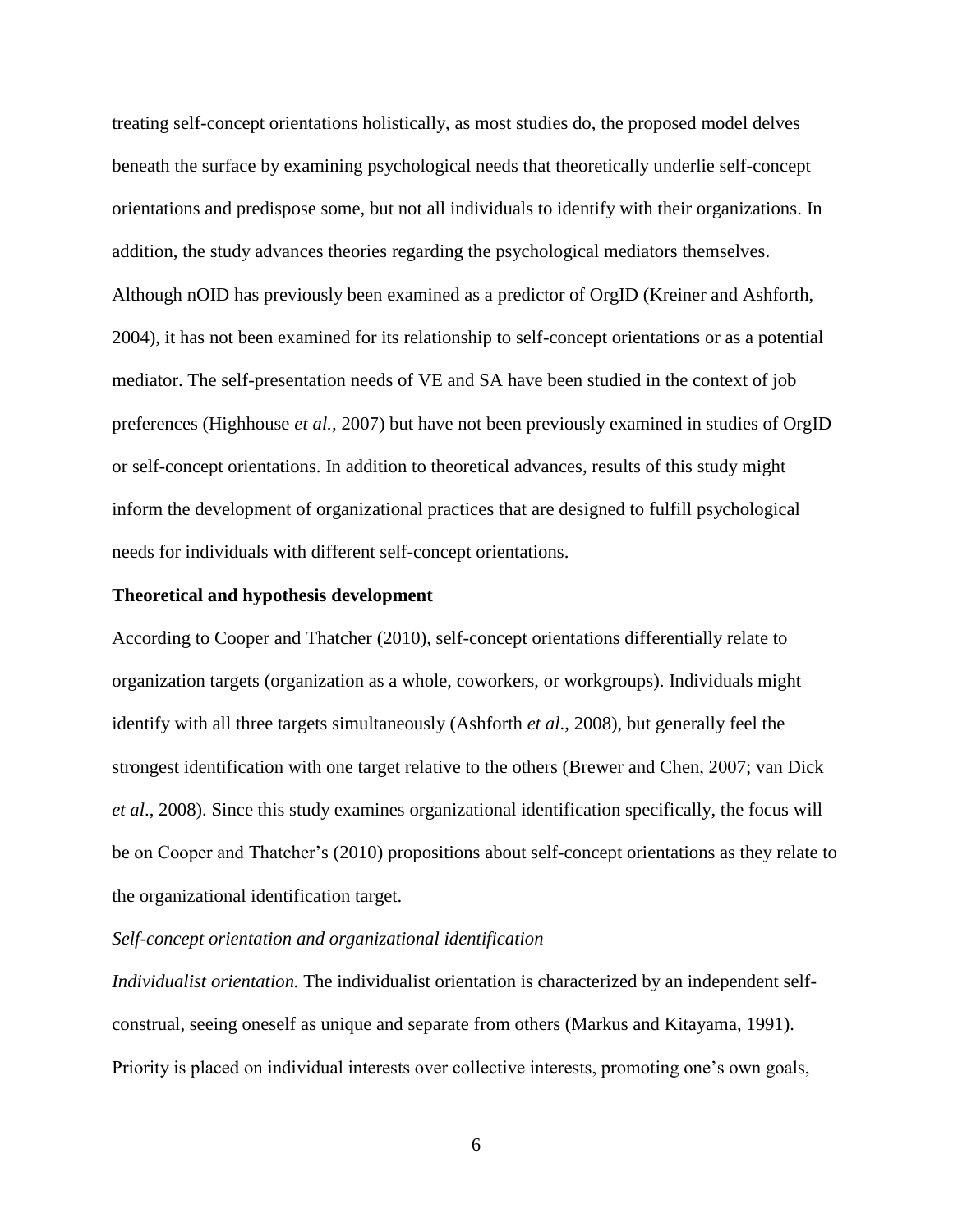and expressing oneself (Markus and Kitayama, 1991). These characteristics indicate "a worldview that centralizes the personal" and "peripheralizes the social" (Oyserman *et al*., 2002, p. 5), leading Cooper and Thatcher (2010) to theorize that people with an individualist orientation would be less likely to identify with the organization. Further, if any relationship exists, it would be indirect through the associated motives of self-enhancement and selfconsistency.

*Collectivist orientation.* The collectivist orientation has an interdependent self-construal in which individuals become meaningful through membership in a group (Brewer and Gardner, 1996; Markus and Kitayama, 1991). Collectivists place priority on group over individual goals and emphasize obligations to the group (Triandis *et al*., 1988). The definition of oneself in terms of group membership increases the likelihood that people with a collectivist orientation will feel a strong identification with the organization (Cooper and Thatcher, 2010) and such relationship would be direct. Hence it is expected that,

H1: Collectivist self-concept orientation will be positively related to OrgID. *Psychological underpinnings*

*Depersonalized belonging/uncertainty reduction (Need for Organizational Identification)*. Ashforth and Mael (1989) maintain that there is an underlying psychological need for all human beings to identify with the social systems to which they belong. However, Glynn (1998) proposes that individuals vary in their underlying need for organizational identification (nOID) and this variation is potentially an important factor influencing the identification process (Ashforth *et al*., 2008; Glynn, 1998; Kreiner and Ashforth, 2004). Individuals who have a high nOID are interdependent, have a desire to be "imprinted upon" and be inseparable from the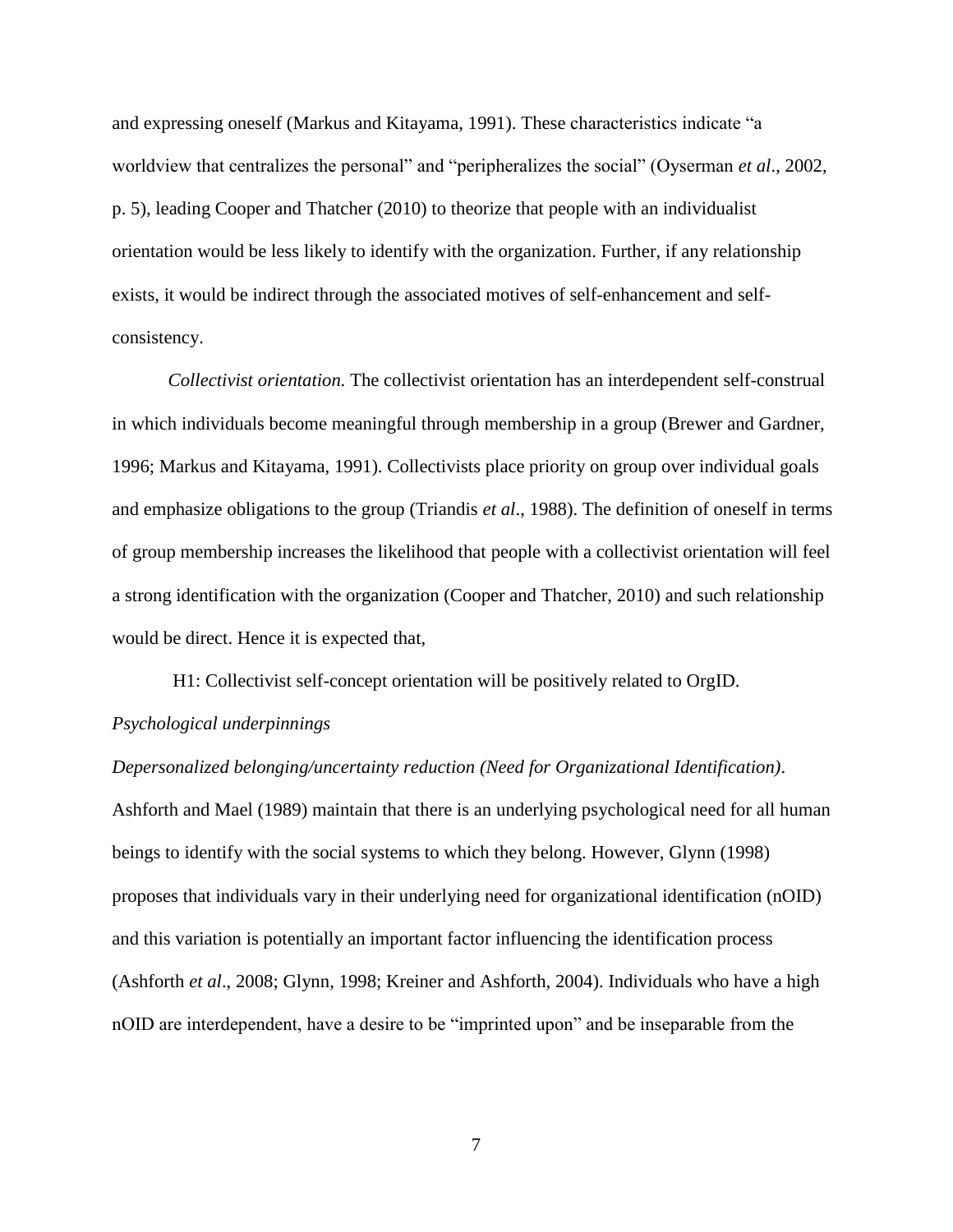organization (Glynn, 1998, p. 238). The interdependent nature of high nOID fits well with the collectivist self-concept (Cooper and Thatcher, 2010; Markus and Kitayama, 1991).

Cooper and Thatcher (2010, p. 527) note that people with a collectivist orientation have "depersonalized belongingness" and "uncertainty-reduction" as motives for organizational identification. Defining the world in terms of groups, these motives encapsulate the basic desire to be part of a group (Cooper and Thatcher, 2010, p. 527). While not specifically addressed in their article, the depersonalized belongingness and uncertainty-reduction motives have strong conceptual similarity to the nOID construct. The difference is that nOID specifically relates to the need for identification with an organization rather than an amorphous, unspecified group. In contrast, depersonalized belongingness and uncertainty-reduction were not expected to be motives for those with an individualist orientation due to their independent self-construal (Cooper and Thatcher, 2010).

H2a: Collectivist self-concept orientation will be positively related to nOID.

H2b: The relationship between collectivist self-concept orientation and OrgID will be mediated by nOID.

*Self-enhancement needs (social adjustment and value expression)*. People in all cultures strive to obtain positive self-regard (Sedikides *et al*., 2003), which may be facilitated through organizational membership (Ashforth and Mael, 1989; Mignonac *et al*., 2006). Self-esteem is fostered by obtaining social approval as part of individuals' "social-identity consciousness" (Highhouse *et al*., 2007, p. 138) wherein "individuals desire to be viewed as appropriate, good and significant in their own culture" (Heine and Hamamura, 2007; p. 5). This public selfconsciousness comprises two self-presentation concerns: the *social adjustment (SA) need* (the need to impress others through membership in a particular organization) and the *value*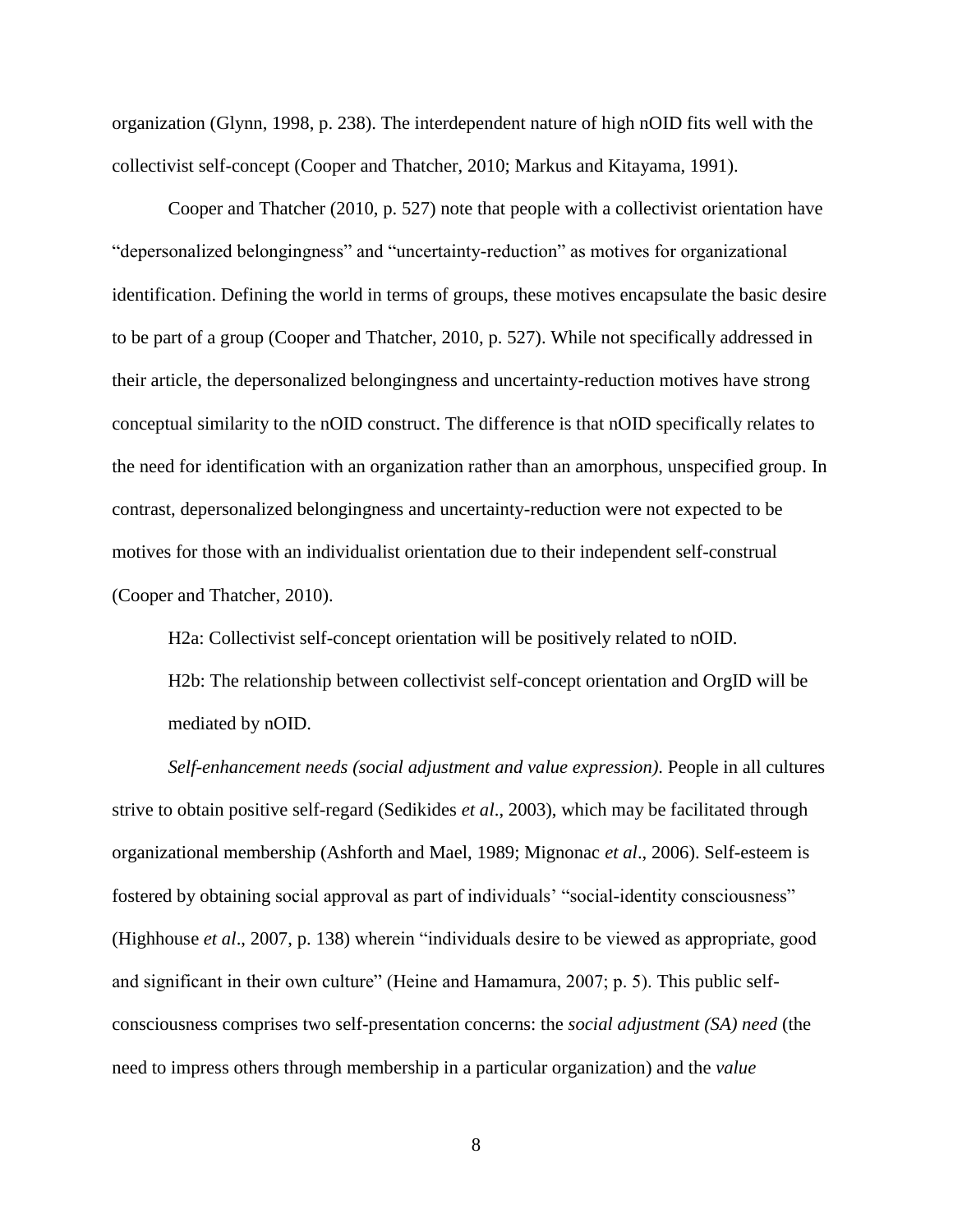*expression (VE) need* (the need to express, through one's choice of an employer, personal values that are socially approved). The distinctive *other-orientation* and focus on prestige distinguishes the SA need from the VE need that embodies a more values-centered, internalized focus. However, both SA and VE are self-presentation needs that derive from public selfconsciousness; as such, they have some degree of interrelatedness (Highhouse *et al.*, 2007). Similar to self-concept orientations, SA and VE needs may coexist within an individual, but generally one or the other is emphasized (Highhouse *et al*., 2007).

*Individualist orientation.* Differences in self-concept orientations may be a useful heuristic for understanding variation in the emphasis placed on the two self-presentation needs. The underlying motivation for a person with an individualist orientation is to view *oneself* positively, as opposed to attending to the perspectives of others (Cooper and Thatcher, 2010; Dutton *et al*., 1994; Heine and Hamamura, 2007). High self-regard derives from "seeing oneself as unique, expressing one's inner attributes and asserting oneself" (Markus and Kitayama, p. 242 For those with an individualist orientation, Cooper and Thatcher (2010) identify selfenhancement (viewing oneself positively relative to others) and self-consistency (alignment between self and organizational attributes) as the primary motives for identifying with organizations and suggest that it is through these motives the individualist orientationorganizational identification connection is made. These motives for organizational identification align well with the self-expression and self-validation characteristics of VE needs (Highhouse *et al*., 2007). In contrast, SA focuses almost entirely on the evaluations of others, seeking prestige that is socially-ascribed. While Cooper and Thatcher (2010) cite prestige as important to those with an individualist orientation, Markus and Kitayama (1991) theorize that self-esteem for these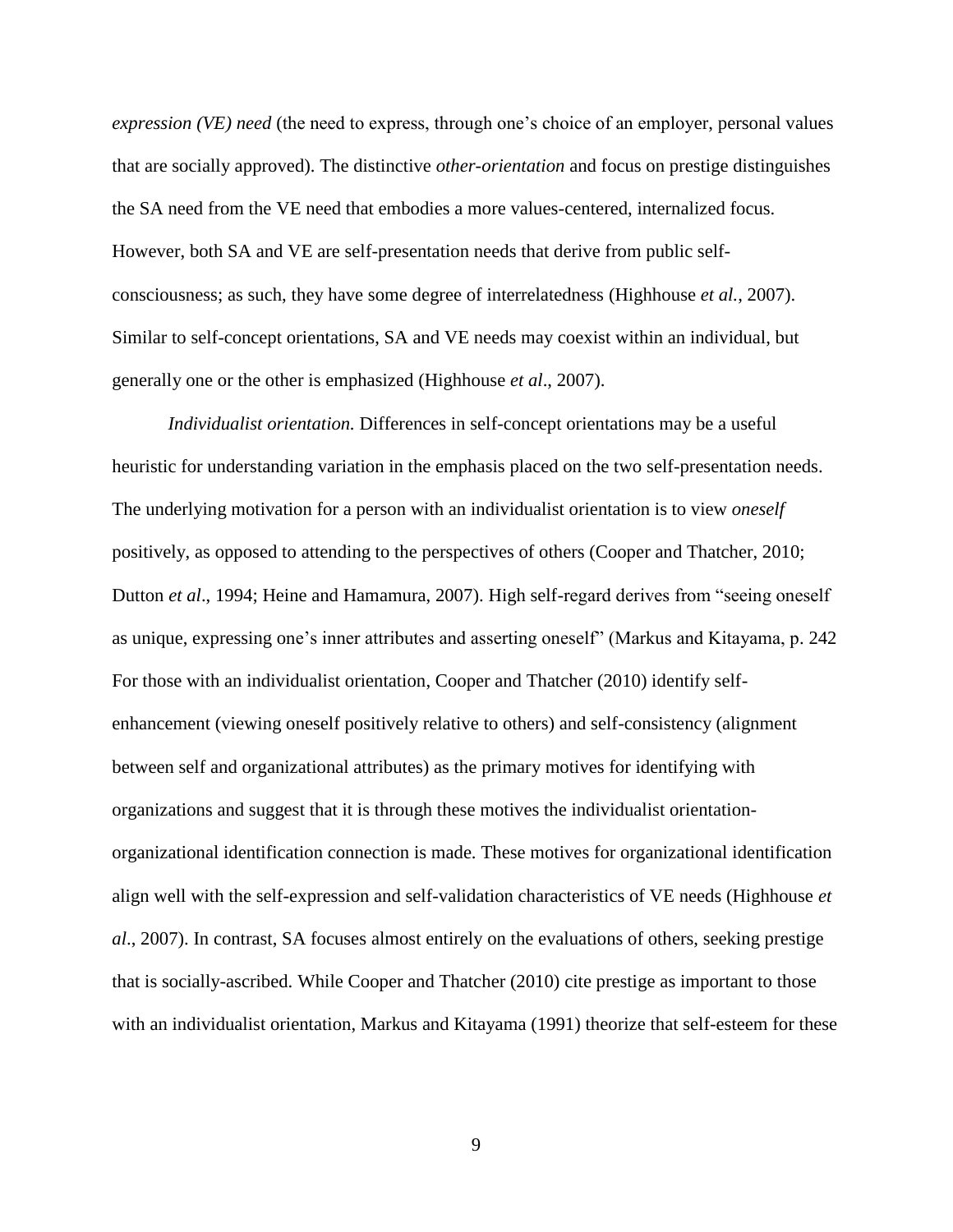individuals is based more on internal assessments as opposed to public evaluation, although both are important. Accordingly,

H3a: The positive relationship between individualist self-concept orientation and VE needs will be stronger than the positive relationship between individualist self-concept orientation and SA needs.

H3b: SA needs will mediate the relationship between individualist self-concept orientation and OrgID.

H3c: VE needs will mediate the relationship between individualist self-concept orientation and OrgID.

*Collectivist orientation.* Cooper and Thatcher (2010) did not identify self-enhancement as a motive for people with a collectivist orientation, since both theory and research suggests that the desire is to fit in rather than stand out (Heine and Hamamura, 2007). However, it is argued that self-enhancement may simply manifest differently for those with a collectivist orientation (Markus and Kitayama, 1991; Sedikides *et al.,* 2003). As noted by Heine and Lehman (1999) those with a collectivist orientation are more likely to have motives that are social and otheroriented. Self-esteem derives from one's achievement that serves the purpose of meeting the expectations of significant others, such as one's family (Markus and Kitayama, 1991). Since VE and SA are both manifestations of public consciousness, both are expected to be important sources of self-enhancement for those with a collectivist orientation. VE needs would be important because they encompass the evaluations of others regarding the honorable reputation of the organization (Highhouse *et al*., 2007). Similarly, those with a collectivist orientation would be expected to emphasize SA needs because of the heavy weight placed on the impressions of others and the importance of being perceived as successful by significant others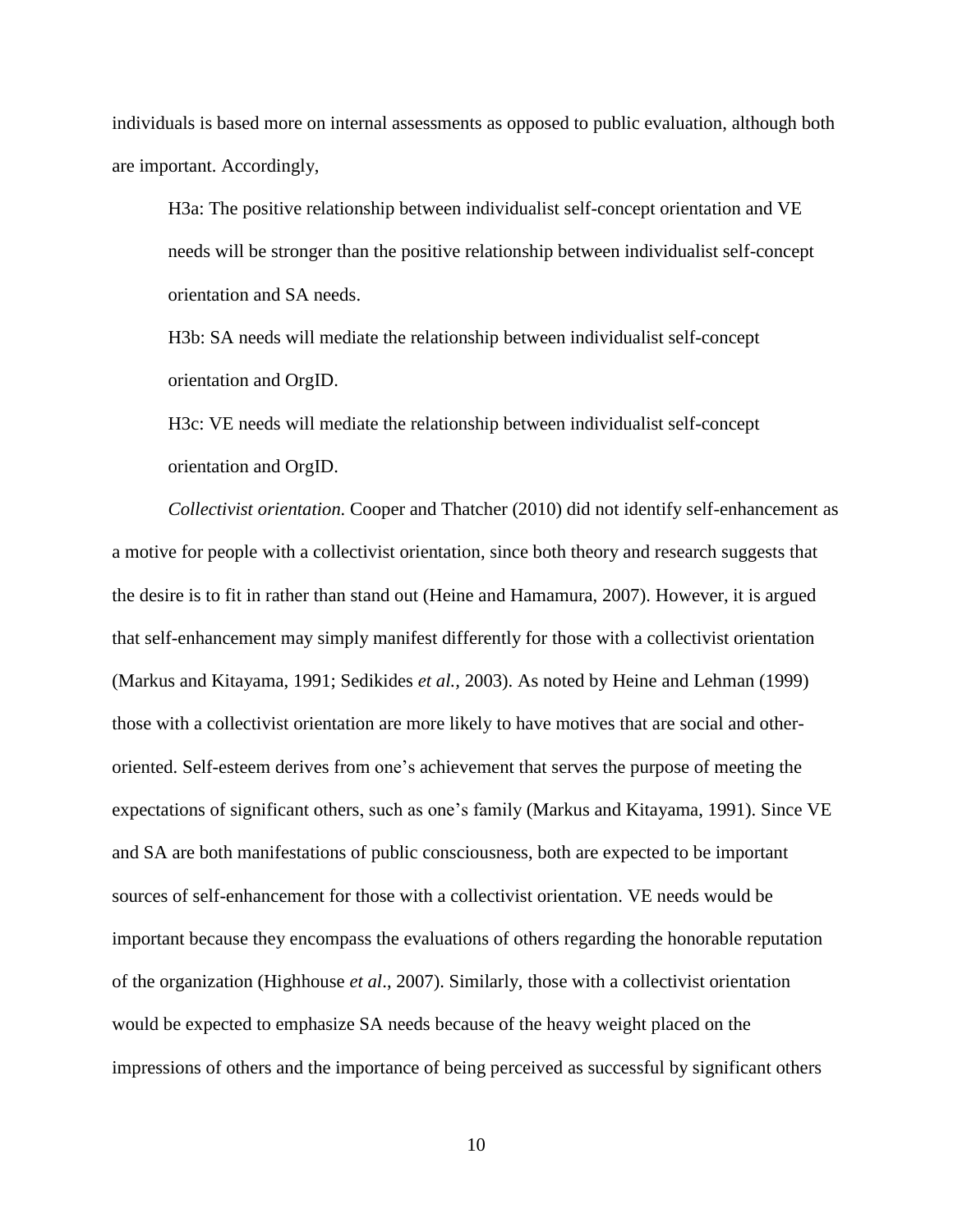(Markus and Kitayama, 1991). Symbiotically, SA concerns are almost entirely *other*-focused and are characterized by a preoccupation with external indicators of status (Highhouse *et al*., 2007).

H4a: Collectivist self-concept orientation will be positively related to VE needs. H4b: Collectivist self-concept orientation will be positively related to SA needs. H4c: VE needs will mediate the relationship between collectivist self-concept orientation and OrgID.

H4d: SA needs will mediate the relationship between collectivist self-concept orientation and OrgID.

Finally, due to their interdependent self-construal, those with a collectivist orientation are expected to be more sensitive to social approval of their organizations than are those with an individualist orientation. To support this view, research has found that collectivist job seekers attached more importance to the prestige and reputation of an organization than did individualists (Caligiuri *et al*., 2010; Woodard *et al.,* 2016) and collectivists placed more weight on prestige as a work value (Hartung *et al*., 2010). Therefore, it is expected that

H5a: The positive relationship between collectivist self-concept orientation and VE needs will be stronger than the positive relationship between individualist self-concept orientation and VE needs.

H5b: The positive relationship between collectivist self-concept orientation and SA needs will be stronger than the positive relationship between individualist self-concept orientation and SA needs.

Country-level differences were not hypothesized since the focus was on self-concept orientations that are known to be individualized, vary widely within country cultures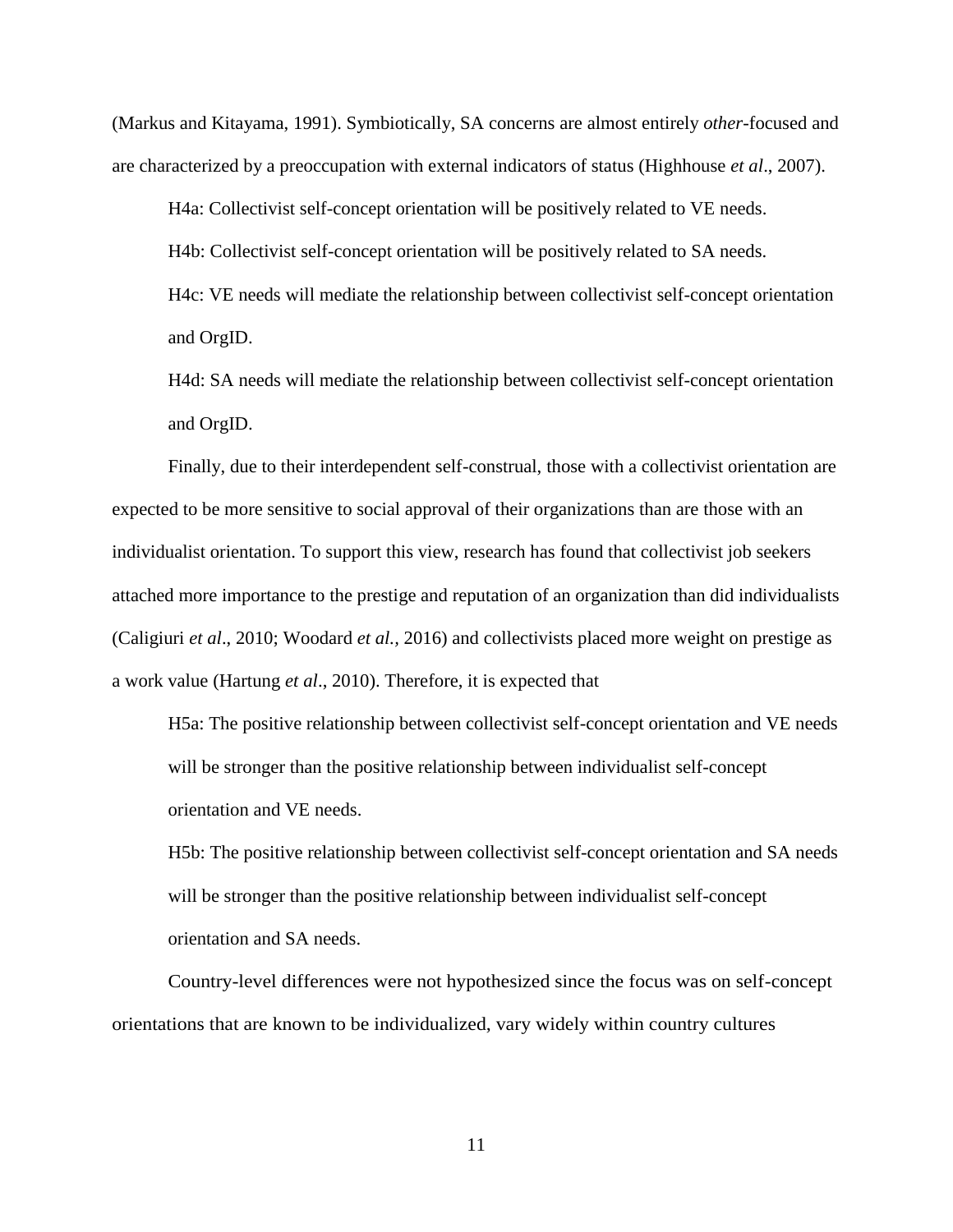(although one type may be predominant) and are often associated with gender and personal history (Markus and Kitayama, 1991).

### **Methods**

Survey participants were experienced professionals and part-time MBA students in seven countries with wide variation in Hofstede's (2017) IC scores. The study comprised two surveys that were administered approximately two weeks apart.<sup>i</sup> The temporal separation of the instruments was intended to minimize common method variance issues (Chang *et al*., 2010). The survey matching process was determined by the participating professors with the goal of maintaining anonymity. The first survey collected demographic information, self-concept orientation and nOID. The second survey collected data about self-presentation needs (SA and VE) as well as identification with the respondent's current (or most recent) organization (OrgID). Participants received extra class credit. The US survey was administered online whereas the remaining data were collected in-person. Full (100%) participation was possible only if students completed both surveys. Numbers of matched surveys (time 1 and time 2) and response rates were as follows: Brazil (51/100%), China (68/100%), India (78/42%), Ireland (45/75%), Lithuania (78/100%), Turkey (87/73%) and the U.S. (102/91%) for a total sample size of 509. Average age of respondents was 30 years (*s.d.* 7.4*)*; 75% were currently employed; 61% had managerial jobs; average number of years with current employer was 3.3 (*s.d. 4.2)*; average total years of working experience was 9 years (*s.d.* 7.8), with 4.3 years (*s.d.* 5.4) as a manager. Median organization size was 100-500 employees, with 40% of the sample working for organizations of 1000 or more. The sample was 45% female. *Measuresii*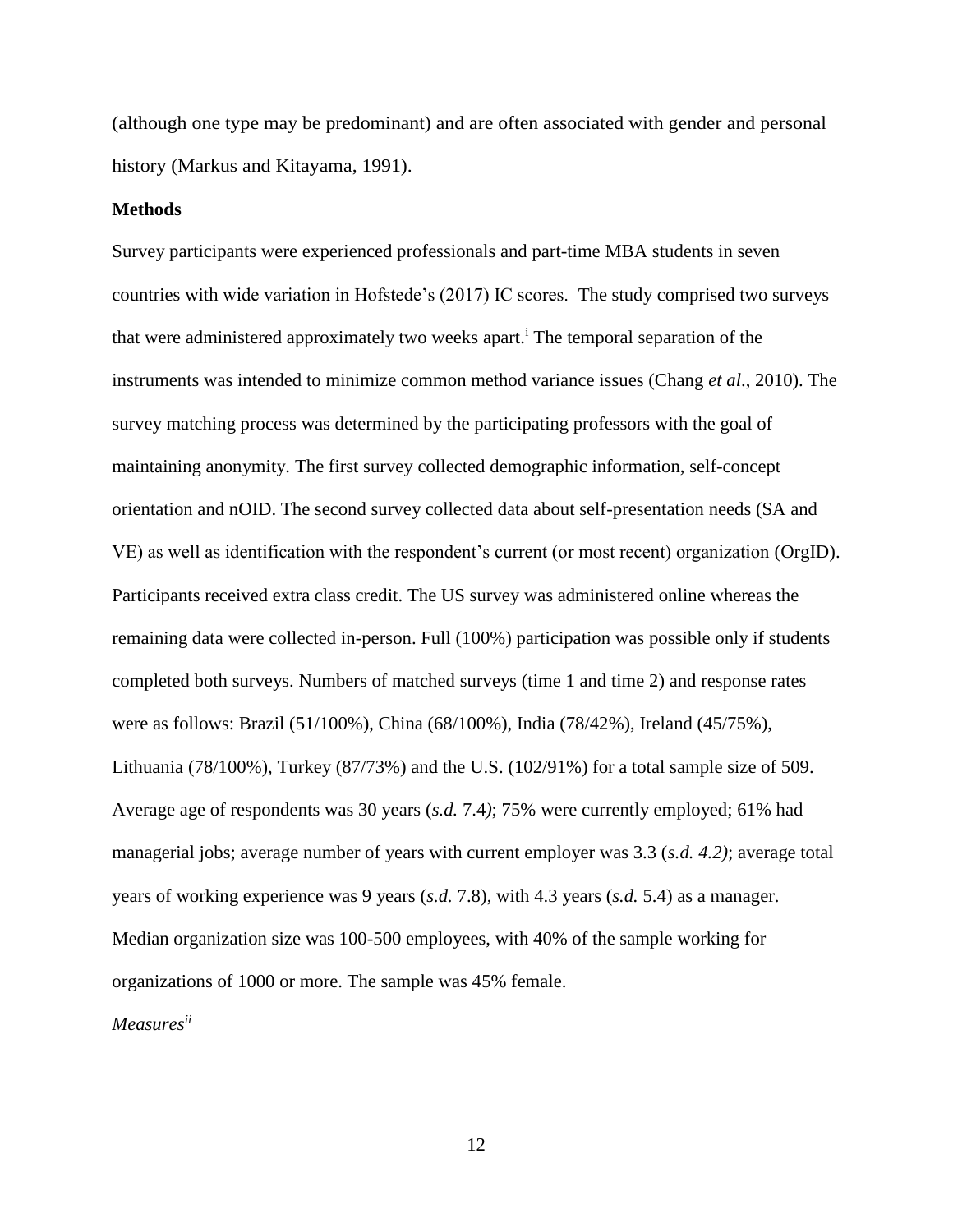For measures of the following constructs, participants used a 6-point scale  $(1=$  disagree,  $6=$ agree) to avoid the central tendency bias common in collectivist cultures (Hui *et al*., 2004). Exploratory factor analysis of the measures was performed and items with factor loadings of .40 and above were retained, resulting in 1-item deletions for VE, SA, and nOID measures.

The measure of the *Need for Organizational Identification* (nOID) comprises 6 items ( $\alpha$  = .68) from Kreiner and Ashforth (2004). A sample item is "Without an organization to work for, I would feel incomplete."

The measure of *Social Adjustment* need *(SA)* comprises 4 items  $(\alpha = .81)$  from Highhouse *et al*. (2007). A sample item is "Working for an impressive company would make me seem impressive to others."

The measure of *Value Expression* need *(VE)* comprises 4 items ( $\alpha$  = .66), also from Highhouse *et al.* (2007). A sample item is "I want to be proud of the company I work for."

The measure of *Organizational Identification (OrgID)* comprises 6 items ( $\alpha$  =.86) from Kreiner and Ashforth (2004). Respondents were asked to evaluate their degree of identification with their current or most recent employer. A sample item is "When someone criticizes my organization, it feels like a personal insult."

Measures of *Individualist* and *Collectivist Self-Concept Orientations* were from the reduced form (Triandis, 1996) of the Singelis *et al*. (1995) IC scale. A detailed analysis of the Singelis *et al*. (1995) IC measure (Taras *et al*., 2010) found that horizontal individualism (HI) was conceptually the same as Hofstede's individualism construct and horizontal collectivism (HC) was its opposite. In addition, the HC items in Singelis *et al*. (1995) focus solely on group relationships. This is consistent with Cooper and Thatcher's (2010) collectivist construct in which people view themselves in terms of group memberships. The remaining quadrants are not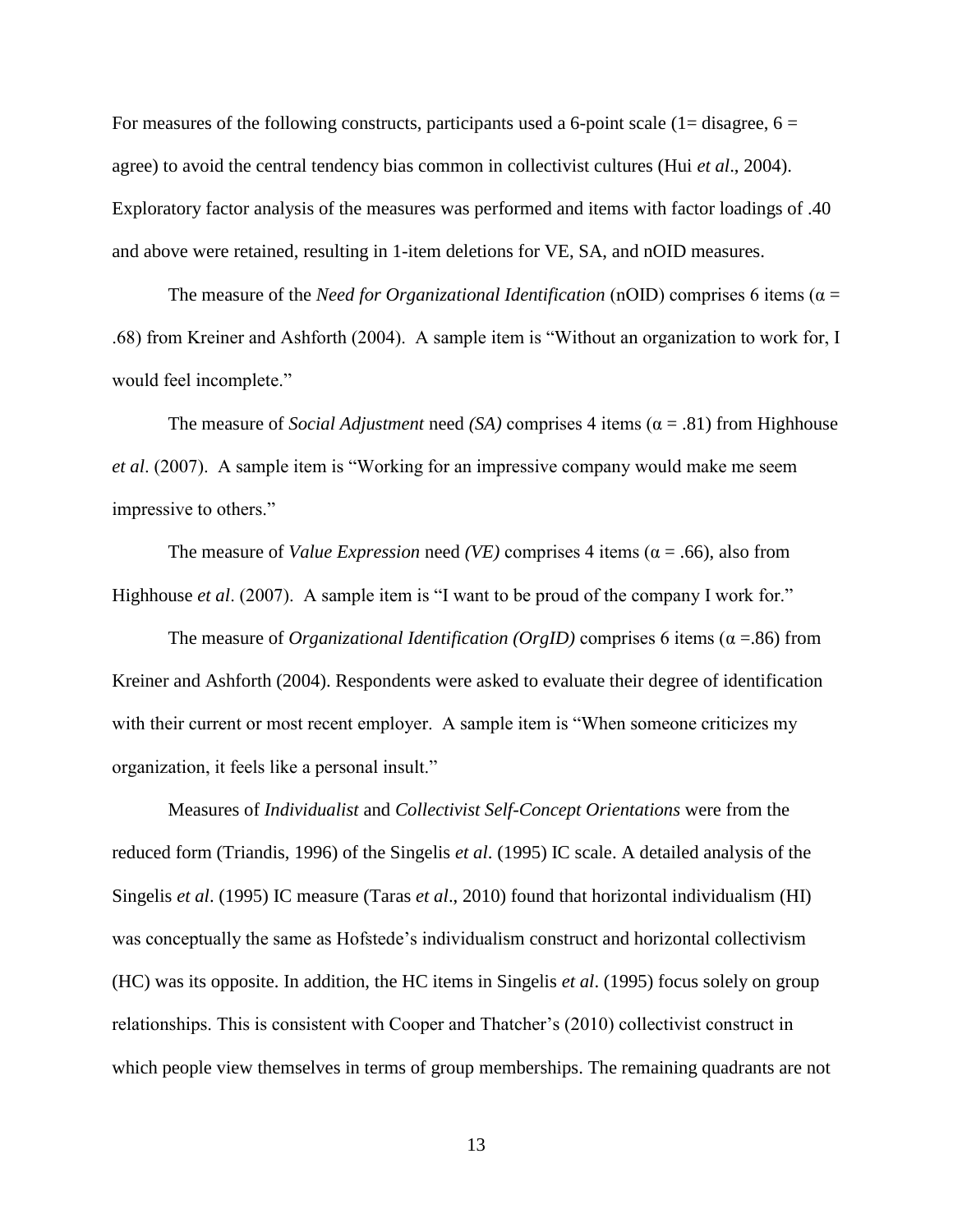used in this analysis because they are believed to measure different constructs such as competitiveness and power distance (Brewer and Chen, 2007; Oyserman *et al*., 2002; Schimmack *et al*., 2005; Taras *et al*., 2010). Therefore, in this study the measure of *collectivist orientation* comprises 4 items from the HC quadrant ( $\alpha = .65$ ). A sample item is "It is important to me to maintain harmony within my group." The measure of *individualist orientation* comprises 4 items from the HI quadrant ( $\alpha$  = .73). A sample item is "Being a unique individual is important to me."

Control variables included gender  $(0 = \text{female}, 1 = \text{male})$  and tenure with the organization (continuous).

*Construct equivalence tests.* A structural equation modeling approach (SEM, AMOS, 25.0) was employed to examine the cultural invariance of all measures in this study. Following Byrne (2008; 2016), configural equivalence (the factor loading pattern is the same across cultural groups) and measurement model equivalence (parameters of the measurement model are similar across cultural groups) were tested.

Results indicate configural equivalence for nOID ( $\chi$ 2 = 64.715, df = 35, GFI = 961, CFI = .952, and RMSEA = .041), VE and SA ( $\chi$ 2 = 217.009, df = 133, GFI = .904, CFI = .930, and RMSEA = .035), OrgID ( $\gamma$ 2 = 101.120, df = 42, GFI = .934, CFI = .947, and RMSEA = .041), individualist self-concept orientation ( $\gamma$ 2 = 32.51, df = 14, GFI = .970, CFI = .959, RMSEA = .051), and collectivist self-concept orientation ( $\gamma$  = 31.594, df =14, GFI = .939, CFI = .971,  $RMSEA = .050$ . For measurement model equivalence, a series of models were tested where equality constraints were imposed on all factor loadings of a variable across all cultural groups in the study. If the Chi-square  $(\gamma 2)$  difference between this model and the configural model showed evidence of invariance (i.e. the  $\chi$ 2 difference value is non-significant) of all factor loadings, it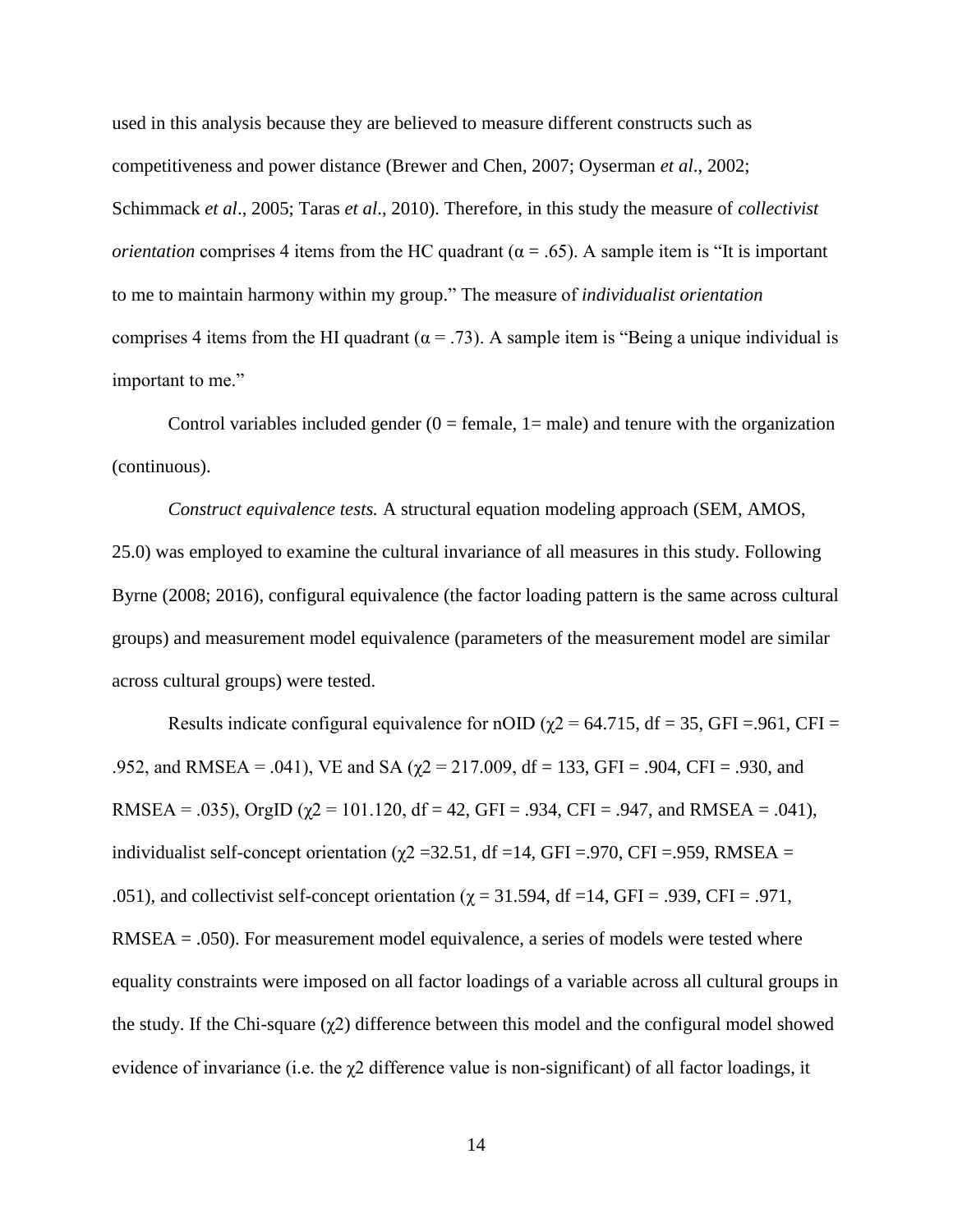was concluded there was measurement equivalence. If the  $\gamma$ 2 difference showed evidence of noninvariance of all factor loadings (i.e. the  $\chi$ 2 difference value is significant), the invariance of the factor loading of each item was tested separately. If the evidence of measurement invariance was identified, the item was retained in the subsequent tests.

The results provide evidence of full measurement invariance for OrgID ( $\Delta \chi$ 2 = 27.683,  $\Delta df = 25$ , n.s., GFI = .919, CFI = .945, and RMSEA = .045), and collectivist self-concept orientation ( $\Delta \chi$ 2 = 27.704,  $\Delta df$  = 18, n.s., GFI = .947, CFI = .905, and RMSEA = .041); partial measurement model invariance was found for VE and SA ( $\Delta \chi$ 2 = 23.172,  $\Delta df$  = 18, n.s., GFI = .895, CFI = .926, and RMSEA = .034) as well as nOID ( $\Delta \chi$ 2 = 10.793,  $\Delta df$  = 6, n.s. GFI = .955, CFI =.943, and RMSEA = 0.042), and individualist self-concept orientation ( $\Delta \chi$ 2 = 10.252,  $\Delta$ df  $= 6$ , n.s., GFI =.961, CFI =.949 and RMSEA = .048). Since at least two items for each measure were culturally invariant, it was concluded that all study measures were sufficiently equivalent for testing (Steenkamp and Baumgartner, 1998). Scalar equivalence was established by using procedures recommended by Hult *et al*. (2008).

Bivariate correlations (Table 1) indicate significant correlations between the collectivist self-concept orientation and OrgID ( $r = .28$ ,  $p < .001$ ) as well as mediating variables of SA  $(r=12, p<.01)$ , VE  $(r=.22, p<.001)$  and nOID  $(r=.33, p<.001)$ . Individualist self-concept orientation was significantly correlated only with VE ( $r = .17$ ,  $p < .001$ ) and OrgID ( $r = .11$ ,  $p <$ .05).

Insert Table 1 here

 $\overline{\phantom{a}}$  , and the contract of the contract of the contract of the contract of the contract of the contract of the contract of the contract of the contract of the contract of the contract of the contract of the contrac

 $\overline{\phantom{a}}$  , and the contract of the contract of the contract of the contract of the contract of the contract of the contract of the contract of the contract of the contract of the contract of the contract of the contrac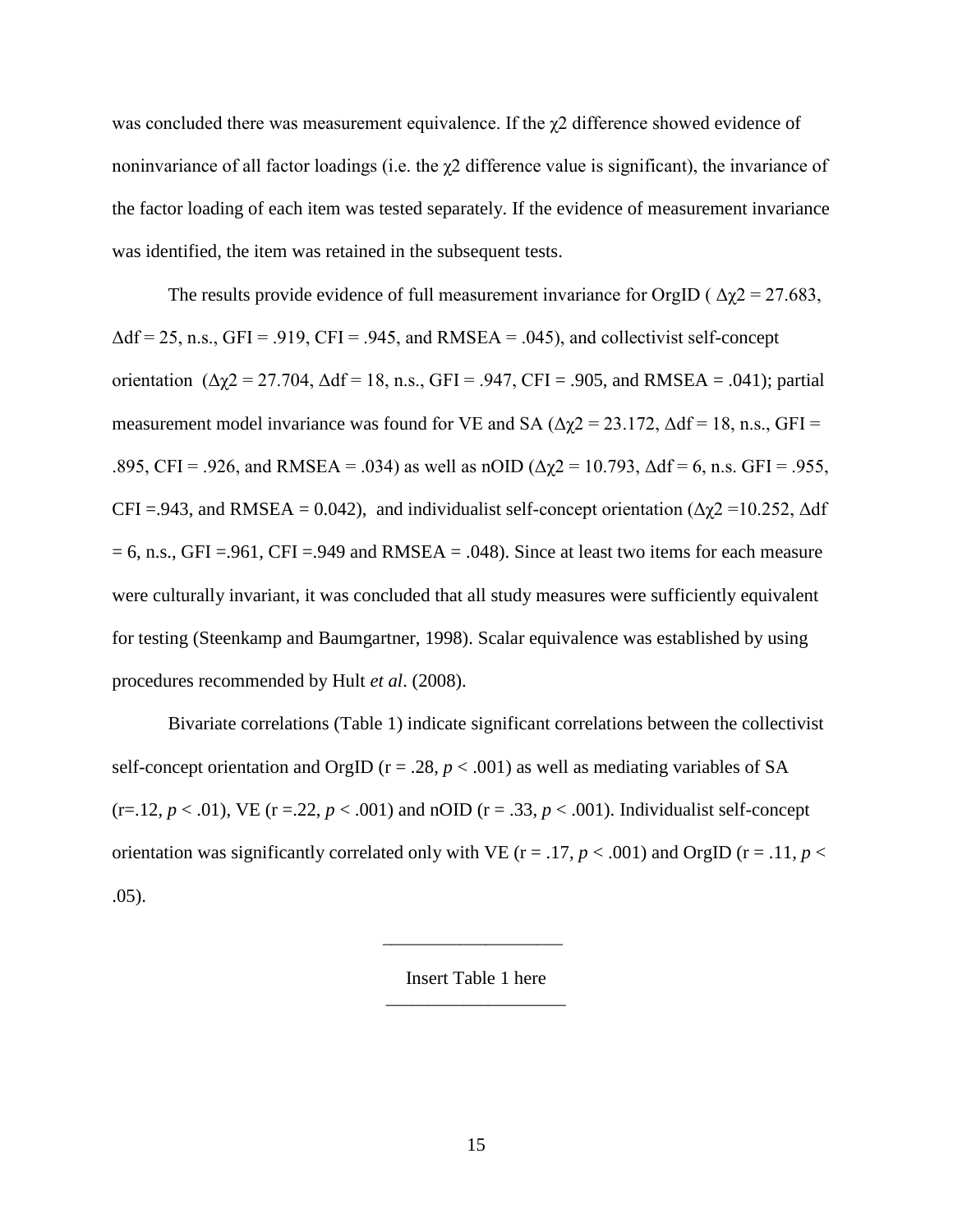### *Hypotheses Testing Results*

SEM (AMOS 25.0) was used to test the direct and indirect relationships among latent variables in the hypotheses. Standardized and unstandardized path coefficients of the SEM model appear in Figure 1.

Insert Figure 1 here

\_\_\_\_\_\_\_\_\_\_\_\_\_\_\_\_\_\_\_\_\_

\_\_\_\_\_\_\_\_\_\_\_\_\_\_\_\_\_\_\_\_\_\_

According to Kline (2005), the first step was to assess the fit of the measurement model, which specifies the connections between the latent variables and their respective indicators, followed by the fit of the hybrid model that specifies the connections between the latent variables and their respective indicators as well as the hypothesized relationships among latent variables. Goodness-of-fit indices of the measurement model were satisfactory ( $\chi$ 2 = 728.880; df = 328,  $CFI = .908$ ,  $GFI = .908$ , RMSEA = .049). Goodness-of-fit indices of the hybrid model were also good ( $\chi$ 2 = 747.756; df = 331, CFI = .904, GFI = .907, RMSEA = .050). Since the hybrid model is nested within the measurement model, a  $\chi$ 2 difference test was performed to evaluate the fit of the structural part of the hybrid model. The  $\chi$ 2 test shows that the structural model fits the data well ( $\Delta \chi$  = 18.876,  $\Delta df$  = 3, *p* < 0.001). Consequently, the proposed relationships among latent variables were tested.

The results fail to support Hypothesis 1 as the direct relationship between collectivist self-concept orientation and OrgID is not significant ( $\gamma$  = -.036,  $p$  = 0.721, n.s.). Supporting Hypothesis 2a, the path coefficient of the direct relationship between collectivist self-concept orientation and nOID is positive and significant ( $\gamma = .678$ ,  $p < 0.001$ ). Mediation (indirect effect) hypotheses were tested with procedures outlined in Hayes (2018). Hypothesis 2b stated that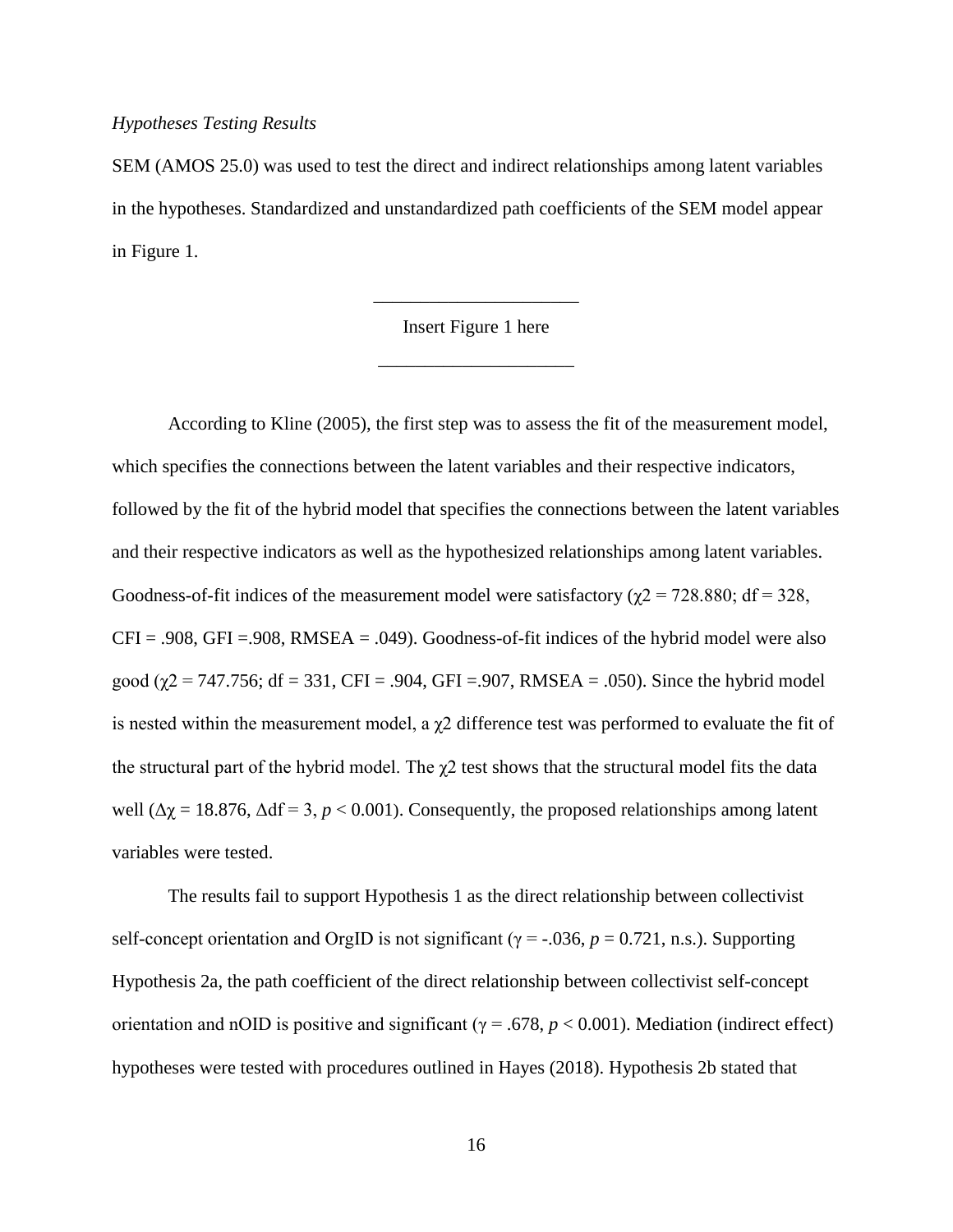nOID would mediate the relationship between collectivist self-concept and OrgID. The indirect effect (.039) was bootstrapped with 2,000 samples and a 95% confidence interval was estimated. The confidence interval excluded zero  $(.012, .098)$ , indicating the effect was significant ( $p =$ .002). Hence Hypothesis 2b is supported.

To test Hypothesis 3a – the positive relationship between individualist orientation and VE needs will be stronger than the positive relationship between individualist orientation and SA needs, equality constraints were placed on the structural path of these two direct relationships. Since the model with constraints is nested in the model without constraints,  $\chi$ 2 difference tests were conducted. The  $\chi$ 2 test results ( $\Delta \chi$  = 1.510,  $\Delta df$  = 1, *p* = .219, n.s.) failed to support Hypothesis 3a.

Hypotheses 3b and 3c state that SA and VE needs will mediate the relationship between individualist self-concept orientation and OrgID. The indirect effect of SA (.001) was bootstrapped with 2,000 samples and a 95% confidence interval was estimated. The confidence interval did not exclude zero  $(-.007, .018)$ , indicating the effect was not significant  $(p = .591)$ , Hence, Hypothesis 3b is not supported. The indirect effect of VE needs (.045) was bootstrapped with 2,000 samples and a 95% confidence interval was estimated. The confidence interval excluded zero (.013, .096), indicating the effect was significant ( $p = .002$ ), supporting Hypothesis 3c.

Supporting Hypotheses 4a and 4b, the direct relationships between collectivist selfconcept orientation and VE needs is positive and significant ( $\gamma$  = .419,  $p < .001$ ) and the direct relationship between collectivist self-concept orientation and SA needs is positive and significant  $(\gamma = .254, p < .001)$ . Hypotheses 4c and 4d stated that VE and SA needs would mediate the relationship between collectivist self-concept orientation and OrgID. The indirect effect of VE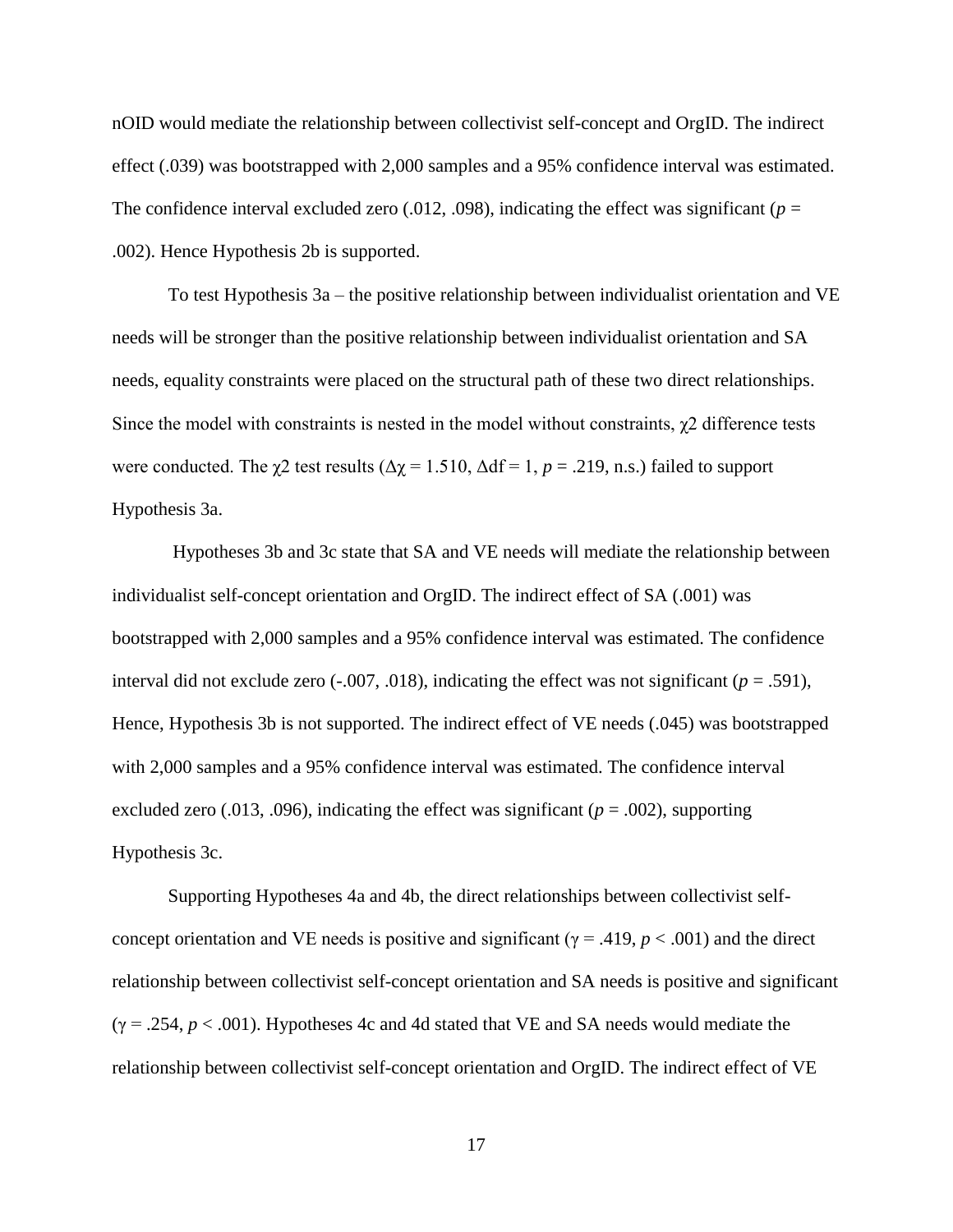needs (.206) was bootstrapped with 2,000 samples and a 95% confidence interval was estimated. The confidence interval excluded zero  $(.105, .358)$ , indicating the effect was significant ( $p =$ .001), supporting Hypothesis 4c. The indirect effect of SA needs (.035) was bootstrapped with 2,000 samples and a 95% confidence interval was estimated. The confidence interval did not exclude zero  $(-0.012, 0.103)$ , indicating the effect was not significant ( $p = 0.133$ ). Hence, Hypothesis 4d is not supported.

To test Hypotheses 5a, equality constraints were placed on the structural path of the relationship between collectivist self-concept orientation and VE needs as well as the path of individualist self-concept orientation and VE needs. The  $\chi$ 2 test results ( $\Delta \chi$  = 18.329,  $\Delta df$  = 1, *p*  $< 0.001$ ) as well as the coefficients for collectivist self-concept orientation – VE path ( $\gamma = .419$ , *p*  $< 0.001$ ), and individualist self-concept orientation – VE path ( $\gamma = .164$ ,  $p = .004$ ) provided support for Hypothesis 5a. Similarly, to test H5b, equality constraints were placed on the structural path of the relationship between collectivist self-concept orientation and SA needs as well as the path of individualist self-concept orientation and SA needs. The  $\chi$ 2 test results ( $\Delta \chi$  = 11.854,  $\Delta df = 1$ ,  $p = 0.001$ ) as well as the coefficients for collectivist self-concept orientation – SA path ( $\gamma$  = .254,  $p < 0.001$ ), and individualist self-concept orientation – SA path ( $\gamma$  = .014,  $p =$ 0.786, n.s.) provided support for Hypothesis 5b.

### **Discussion**

The current study largely supports the proposed mediated model as well as many of Cooper and Thatcher's (2010) propositions about the relationship between self-concept orientations and organizational identification. Whereas much of the extant research on individualism and collectivism examines these constructs holistically, the current study delves more deeply into the psychological needs that motivate individuals with different self-concept orientations to identify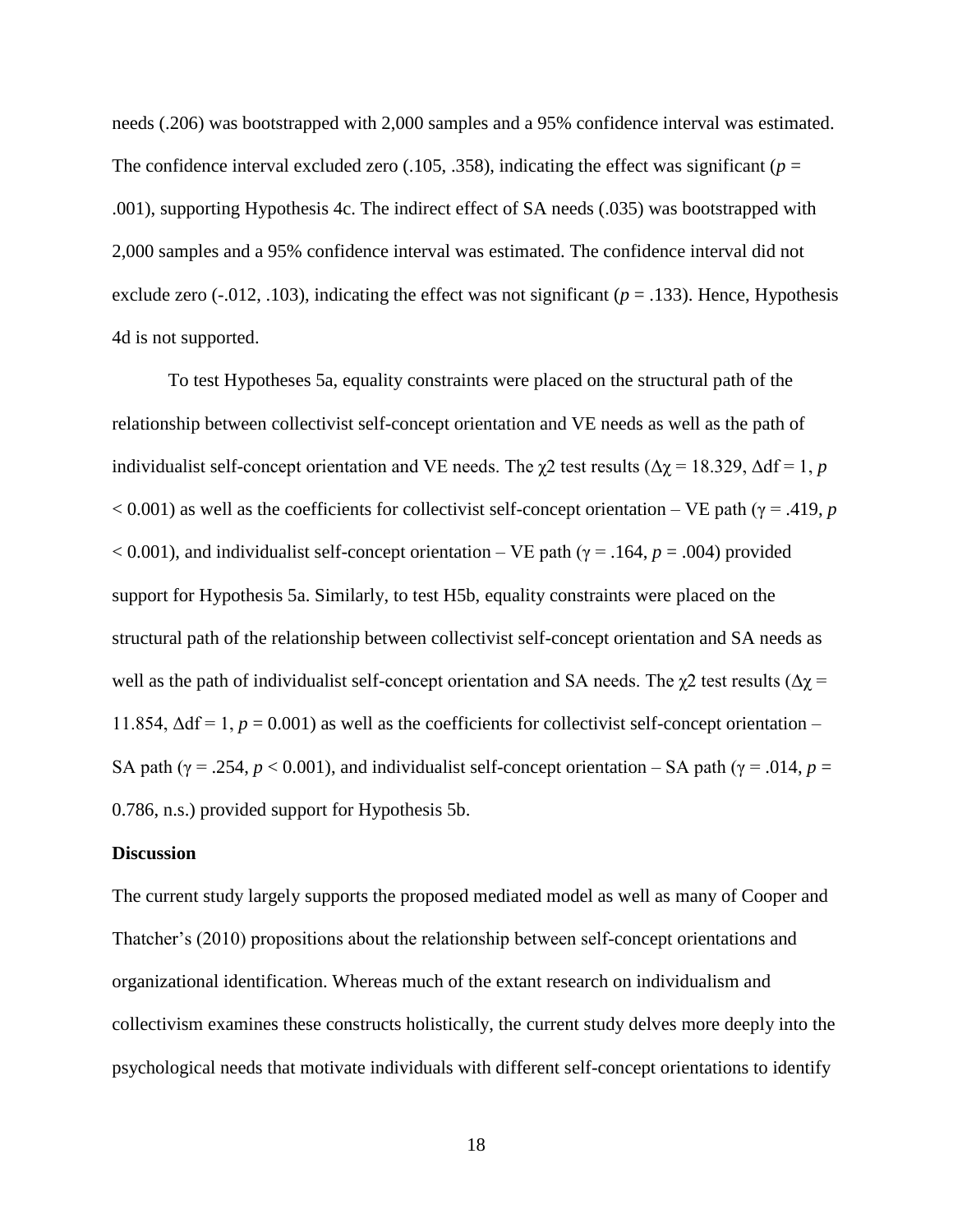with their organizations. For the collectivist orientation, it is clear that the deep psychological need for organizational identification (nOID) creates a strong propensity to bond with the employing organization; in fact, it was the strongest path in the model. While a relationship between individualist self-concept and nOID was not hypothesized, it should be noted the bivariate correlation between individualist self-concept orientation and nOID was not significant. This is wholly consistent with the Markus and Kitayama (1991) contention that individualists view themselves as separate and unique, leading to a state where they are neither inclined or disinclined to identify with an organization (Kreiner and Ashforth, 2004). These results lend credence to Glynn's (1998) claim that interdependents (collectivists) have an innate need to identify with an organization whereas independents (individualists) do not. Based on this study, it appears the differences in nOID are at least partially attributable to differences in self-concept orientations.

In addition, nOID was a significant mediator between collectivist self-concept orientation and OrgID. While nOID was previously found to be strongly related to OrgID (Kreiner and Ashforth (2004), the role of nOID as a mediator between self-concept orientations and OrgID has not been previously examined and represents a unique contribution to the organizational identification literature. Recalling the earlier observation that nOID is conceptually aligned with the "depersonalized belongingness" and "uncertainty reduction" motives in Cooper and Thatcher's (2010, p. 522) model, the results of this study support their propositions regarding the relationship of these motives to OrgID.

The self-enhancement variables performed as hypothesized, but not entirely in accordance with Cooper and Thatcher's (2010) model. For those with an individualist orientation, VE (the need to express) fully mediated the relationship to OrgID. This result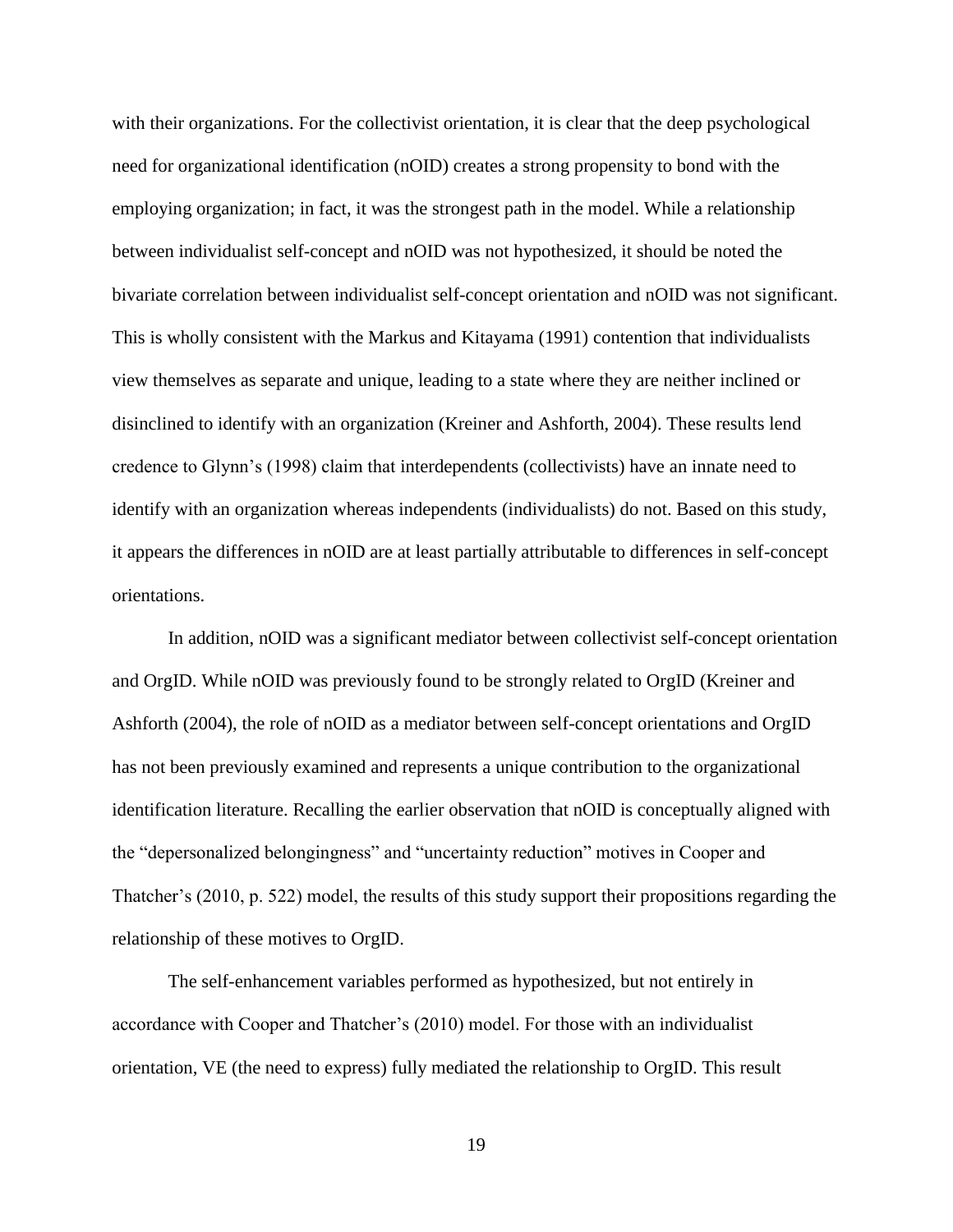suggests that individualists identify with organizations primarily as a *vehicle* for making a statement about their personal values. As such, this result fully supports Cooper and Thatcher's (2010) model in which the individualist self-concept orientation has a weak linkage (if any) to OrgID except through the motives of self-enhancement and self-consistency. However, VE was also a significant mediator of the relationship between those with a collectivist orientation and OrgID. It is possible that this connection is due to the social evaluation properties of the VE selfpresentation need, as opposed to the personal expression aspects. If so, this finding supports Markus and Kitayama's (1991) observation that collectivists are sensitive to, and motivated by social evaluation. In fact, the present study suggests that VE and SA needs are greater for those with a collectivist as opposed to individualist orientation, perhaps due to the underlying social evaluation properties of these self-presentation needs. This result suggests a modification to the Cooper and Thatcher (2010) model that includes a self-enhancement motive for those with a collectivist orientation, although the emphasis is on social evaluation and fulfilling the expectations of significant others (Markus and Kitayama, 1991).

While the second self-enhancement variable, SA (the need to impress) was also significant for those with a collectivist orientation, SA did not mediate the relationship with OrgID. This indicates that the need to impress others is linked to the collectivist orientation, but it is not sufficient to create a strong identification with the organization. One might extrapolate from this that many organizations could be seen as impressive to significant others, but these organizations might be interchangeable in their ability to serve the SA need. Simply being associated with one of many prestigious employers is insufficient for creating the strong personal bond with the organization that underlies organizational identification (Ashforth and Mael,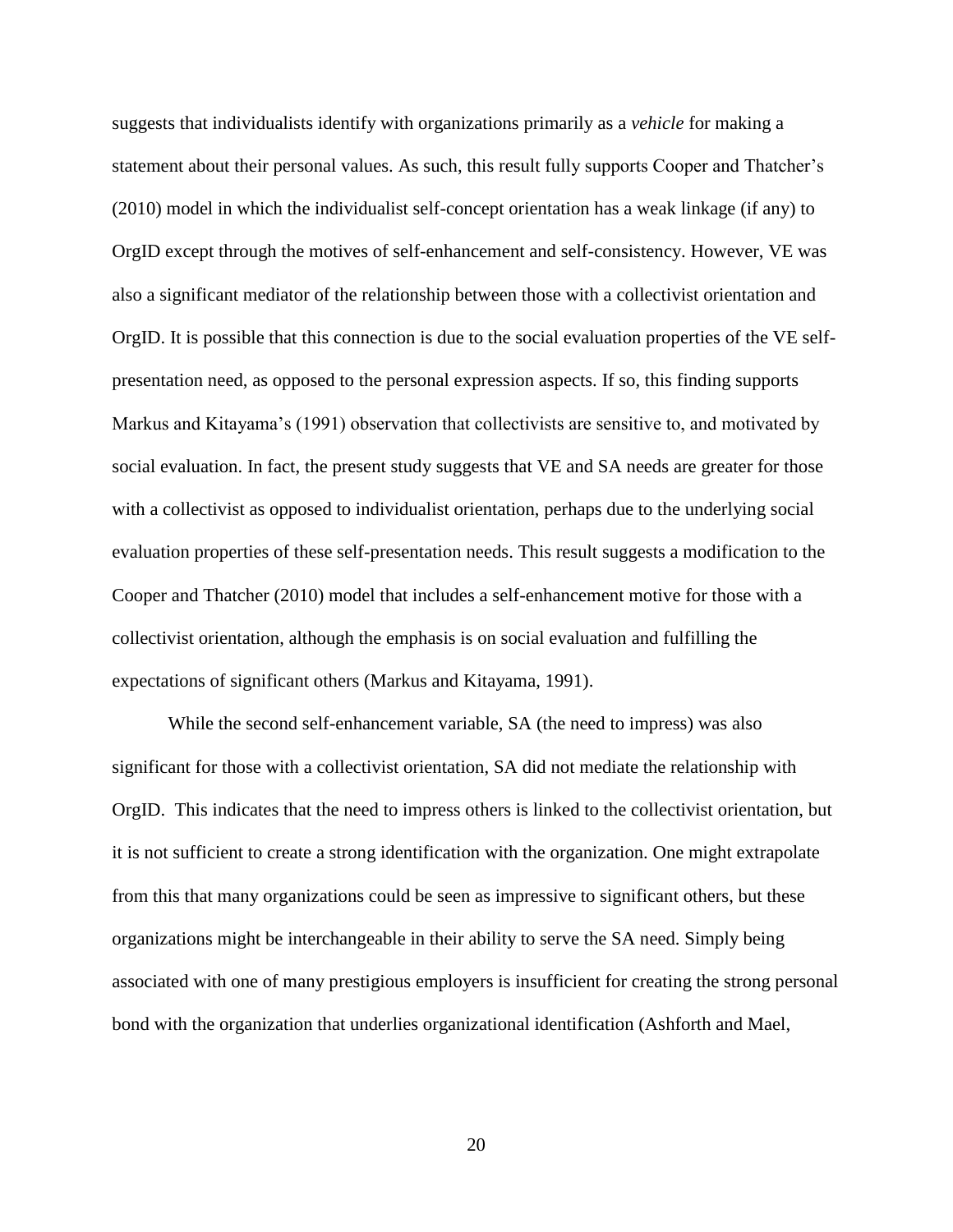1989). Future research might focus on whether organizational prestige is important for attraction but does not forge the organizational bond that is essential for identification.

As noted earlier, there is disagreement in the literature as to whether those with a collectivist orientation engage in self-enhancement at all (Heine and Hamamura, 2007; Sedikides, *et al.,* 2003). If self-enhancement means evaluating oneself as superior in abilities and achievement, research suggests that these are motives for people with an individualist orientation (Sedikides *et al.,* 2003). However, as noted by Markus and Kitayama (1991, p. 241), the "motive to achieve need not necessarily reflect a motive to achieve for 'me' personally. It can have social or collective origins," such as the need to fulfill the expectations of significant others. The results of this study suggest that this other-orientation may be the underlying force that drives the selfenhancement motive for those with a collectivist orientation. Future research might examine whether self-enhancement for those with a collectivist orientation is about distinguishing oneself for the sake of others, rather than oneself.

Taken together, this study suggests that people with a collectivist orientation do have an innate need to belong to an organization and be defined by their organizational membership as part of their fundamental social identity. This result is consistent with much of the seminal work on the collectivist self-concept (Brewer and Gardner, 1996; Hofstede, 1980; Markus and Kitayama, 1991). This underlying need creates a predisposition towards feeling the organizational bond of identification. In addition, needs for value expression enhance the organizational bond. The stronger the need to express socially approved values through organizational affiliation, the more deeply felt is the sense of oneness with the organization. It should be further noted that our study did not find the expected direct effect between those with a collectivist orientation and OrgID (Cooper and Thatcher, 2010). This finding highlights the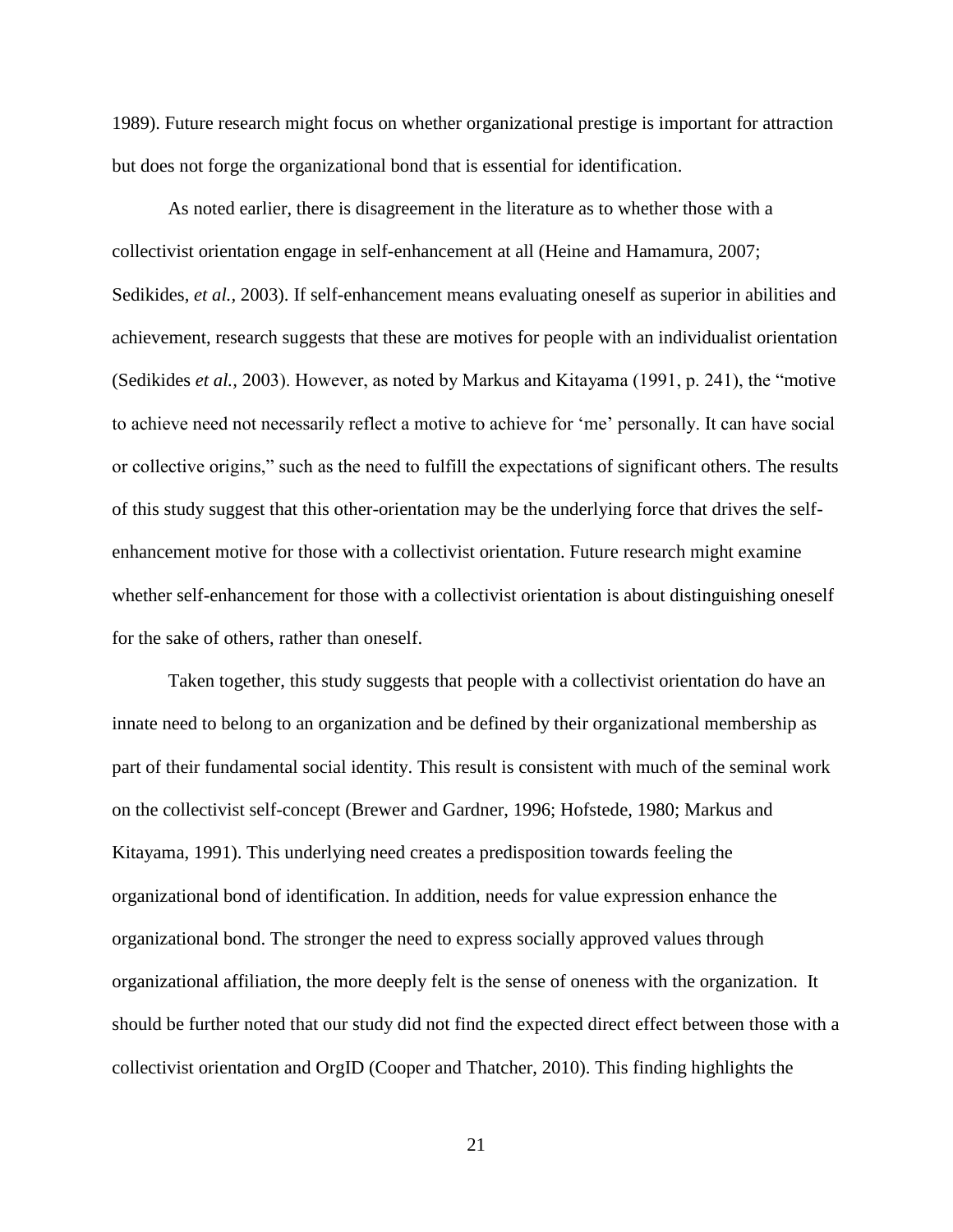importance of the mediators as psychological underpinnings of the relationship between selfconcept orientations and OrgID.

Limitations in the current study should be noted. From a theoretical standpoint, one important omission is the relationist self-concept orientation, with a focus on connections with others through relationships. The relationist self-concept orientation is thought to increase the likelihood of identification with particularized relationships such as coworkers, but reduce the likelihood of identification with a workgroup or organization as a whole (Cooper and Thatcher, 2010). However, Sluss and Ashforth (2008) argue that particularistic ties within the organization enhance the sense of organizational identification, a position that has received empirical support (Jones and Volpe, 2011; Sluss and Ashforth, 2008). Future research might examine the relationist self-concept orientation to determine whether nOID, VE, SA and OrgID are salient even in the absence of particularistic ties. Also, the three mediators are presented in a parallel fashion as that is the way they are presented in the underlying theories (Glynn, 1998; Highhouse *et al*., 2007). Future research might examine whether self-presentation needs and nOID are interrelated in order to promote a deeper understanding of the model's relationships.

Additionally, the two-stage design of the study was purposeful in its effort to minimize common method variance. However, some data were collected simultaneously (self-concept orientation and nOID in the first stage; VE, SA and OrgID in the second stage) and relationships among these variables could be affected by common method variance. Finally, although established measures were used, three variables had reliabilities below the generally accepted .70 cutoff. Lower reliabilities could lead to an underestimation of the true correlation or path coefficients and/or a reduction in the likelihood of finding significance (Kerlinger and Lee, 1999).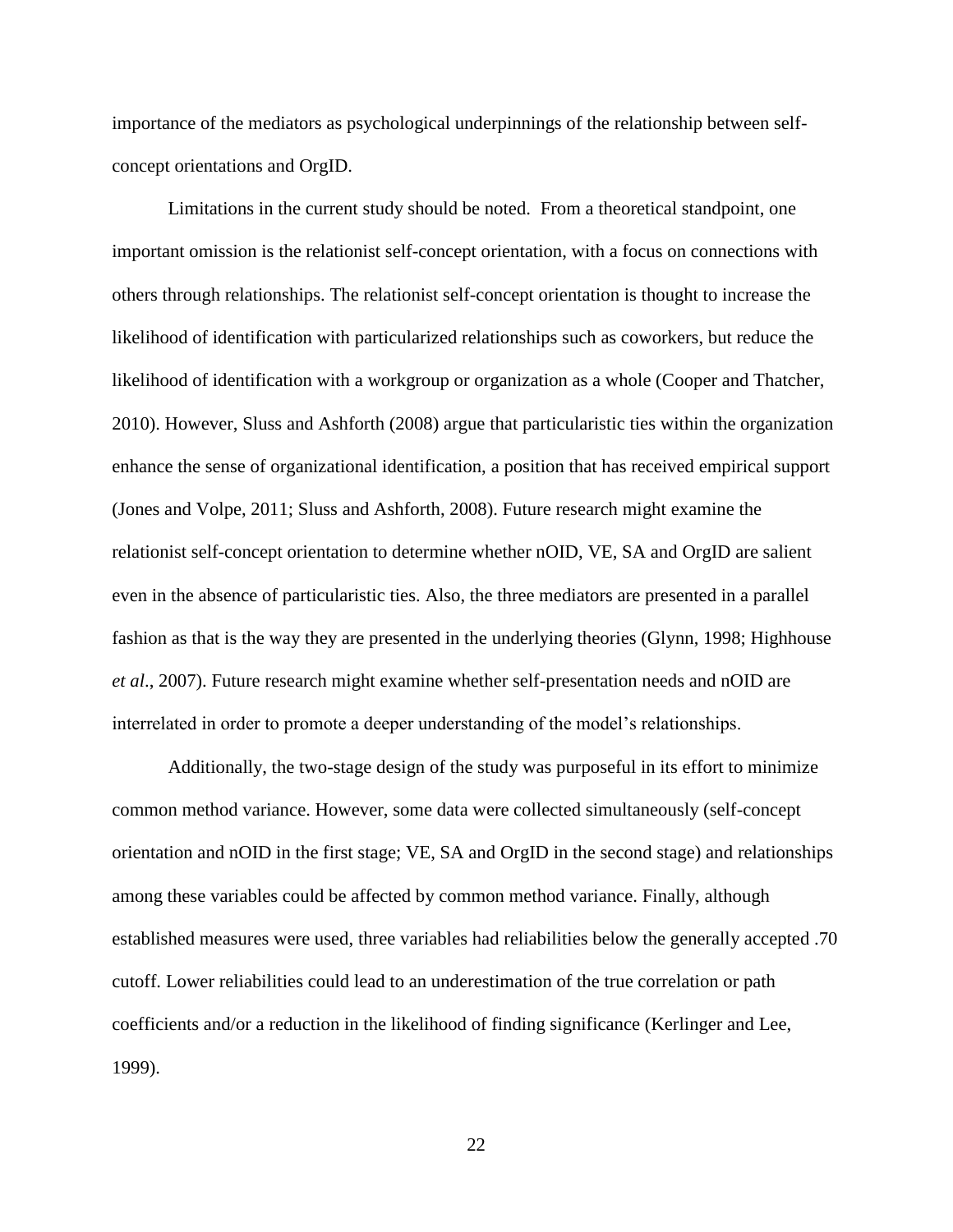From a practical standpoint, Cooper and Thatcher (2010) note the impact of organizational identification on important organizational outcomes such as employee retention, commitment and performance. To the extent that the relationship between OrgID and selfconcept orientations is mediated by underlying needs, it would behoove employers to identify those needs and foster their fulfillment. For example, for employees who have a collectivist selfconcept orientation, there is an underlying need for organizational identification. The sense of identification can be fostered by organizational activities (i.e. company-wide picnics, celebrations and award ceremonies) and symbolic displays (i.e. organizational logos on t-shirts, nametags and computer cases). In addition, for individuals with either self-concept orientation, the need to express socially-approved values through organizational affiliation might be served by a company's internal and external communications that advertise commonly-held values (e.g. product safety).

In conclusion, this study provides important new information about the relationship of self-concept to organizational identification. Cooper and Thatcher's (2010) theoretical propositions regarding OrgID were empirically tested with a cross-national sample and culture equivalence of nOID, SA and VE was established for the first time. Further, the Cooper and Thatcher (2010) model is refined by inclusion of the mediators as underlying psychological mechanisms that connect the self-concept orientation and organizational identification. Importantly, these psychological constructs mediated the relationship between self-concept orientations and OrgID. This is a unique contribution to the literature in that the relationship of self-concept orientations to these underlying psychological needs has not been examined previously, nor have these variables been examined as potential mediators in the self-concept orientation/organizational identification relationship.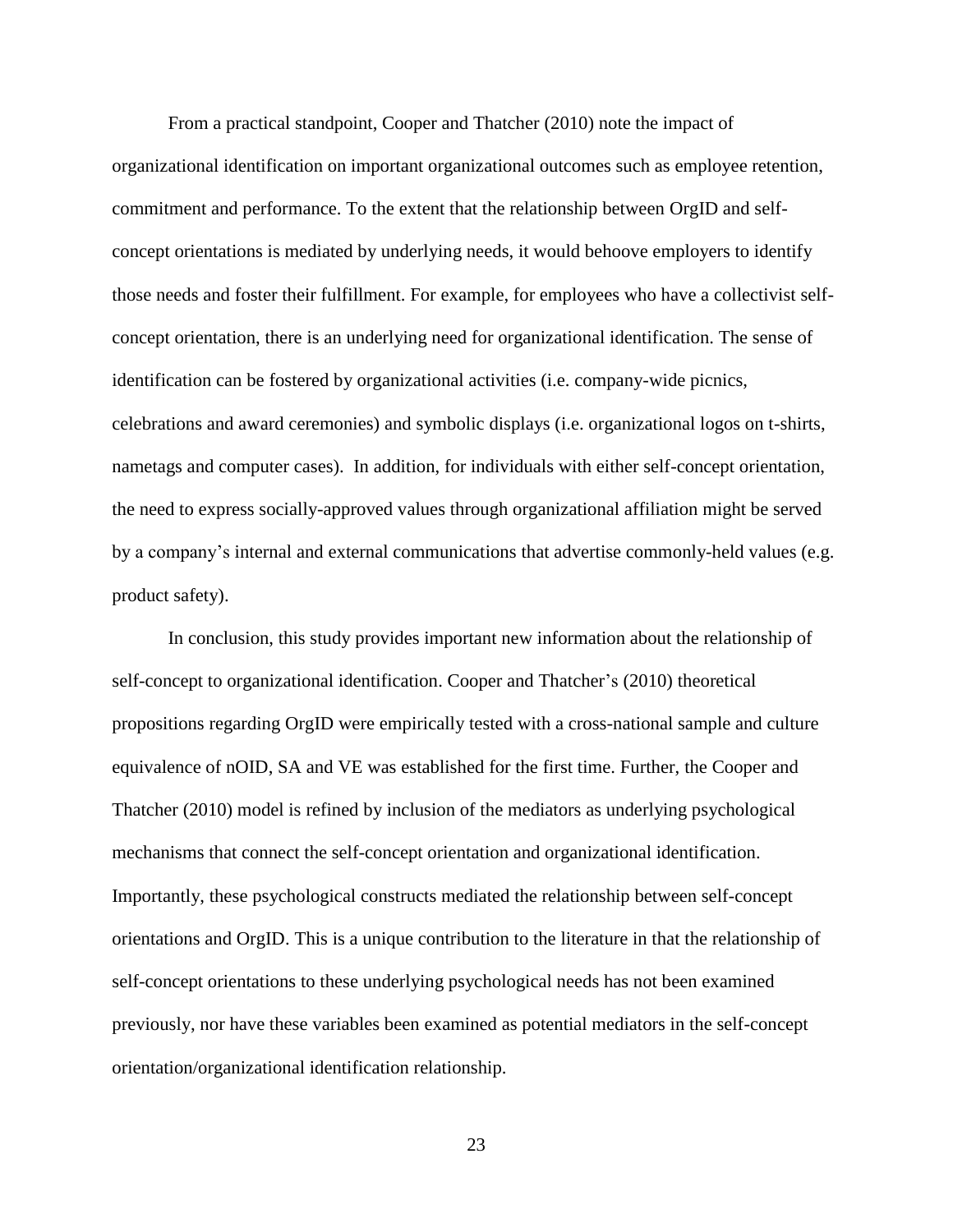### **References**

Abrams, D., Ando, K. and Hinkle, S. (1998), "Psychological attachment to the group: Crosscultural differences in organizational identification and subjective norms as predictors of workers' turnover intentions", *Personality and Social Psychology Bulletin,* Vol. 24 No. 10, pp. 1027-1039.

Ashforth, B.E. and Mael, F. (1989), "Social identity theory and the organization", *Academy of Management Journal,* Vol. 14 No. 1, pp. 20-39*.*

Ashforth, B.E., Harrison, S.H. and Corley, K.G. (2008), "Identification in organizations: An examination of four fundamental questions", *Journal of Management,* Vol. 34 No. 3, pp. 325- 374.

Brewer, M.B and Chen, Y.R. (2007), "Where (who) are collectives in collectivism? Toward clarification of individualism and collectivism", *Psychological Review,* Vol. 114 No. 1, pp. 133- 151.

Brewer, M.B. and Gardner, W. (1996), "Who is this 'we'? Levels of collective identity and selfrepresentations", *Journal of Personality and Social Psychology,* Vol. 71 No.1, pp. 83-93.

Byrne, B.M. (2008), "Testing for multigroup equivalence of a measuring instrument: a walk through the process", *Psicothema*, Vol. 20 No. 4, pp. 872-882.

Byrne, B.M. (2016), *Structural Equation Modeling with AMOS: Basic Concepts, Applications, and Programming*, Routledge, New York, NY.

Caligiuri,P., Colakoglu, S., Cerdin, J.L., and Kim, M.S. (2010), "Examining cross-cultural and individual differences in predicting employer reputation as a driver of employer attraction", *International Journal of Cross Cultural Management,* Vol. 10 No.2, pp.137-151.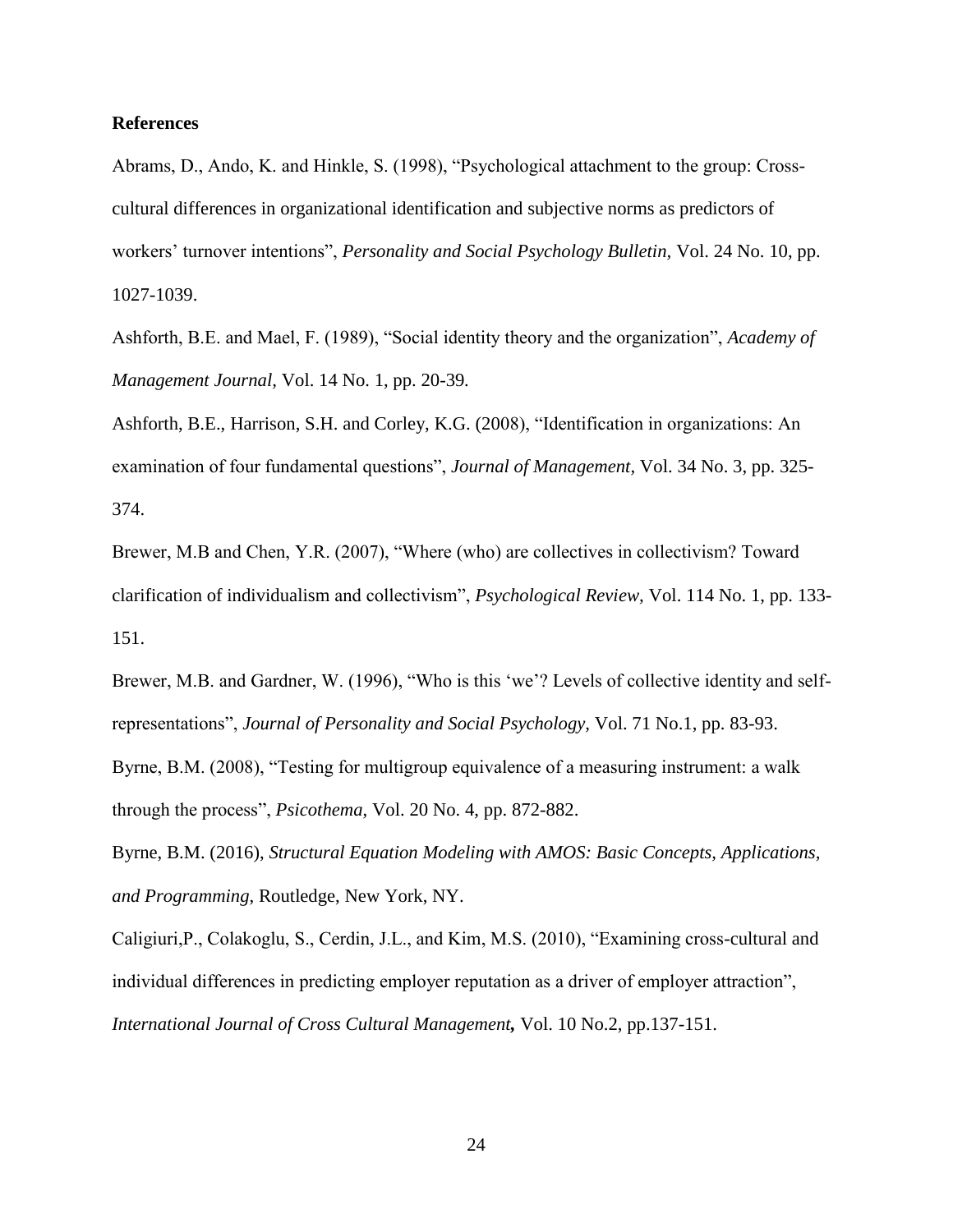Chang, S.J., van Witteloostuijn, A., and Eden, L. (2010), "From the editors: Common method variance in international business research", *Journal of International Business Studies,* Vol. 41 No. 2, pp. 178-184.

Cooper, D. and Thatcher, S. (2010), "Identification in organizations: The role of self-concept orientations and identification motives", *Academy of Management Review,* Vol. 35 No. 4, pp. 516-538.

Dukerich, J., Golden, B. and Shortell, S. (2002), "Beauty is in the eye of the beholder: The impact of organizational identification, identity and image on the cooperative behaviors of physicians", *Administrative Science Quarterly,* Vol. 47 No. 3, pp. 239-263.

Dutton, J.E., Dukerich, J.M. and Harquail, C.V. (1994), "Organizational images and member identification", *Administrative Science Quarterly,* Vol. 39, pp. 239-263.

Flynn, F. (2005), "Identity orientations and forms of social exchange in organizations", *Academy of Management Review,* Vol. 30 No. 4, pp. 737-750.

Glynn, M. (1998), "Individuals' need for organizational identification (nOID): Speculations on individual differences in the propensity to identify", in Whetten, D.A. and Godfrey, P.C. (Eds.), *Identity in Organizations: Building Theory Through Conversations.* Sage, Thousand Oaks, Ca, pp. 238-244.

Hartung, P., Fouad, N., Leong, F. and Hardin, E. (2010), "Individualism-Collectivism: Links to Occupational Plans and Work Values", *Journal of Career Assessment,* Vol. 18 No.1, pp.34-45. Hayes, A.F. (2018), *Introduction to Mediation, Moderation, and Conditional Process Analysis, Second Edition: A Regression-Based Approach*. The Guilford Press, New York, NY. Heine, S. and Hamamura, T. (2007), "In search of East Asian self-enhancement", *Personality* 

*and Social Psychology Review,* Vol. 11 No. 1, pp. 4-27.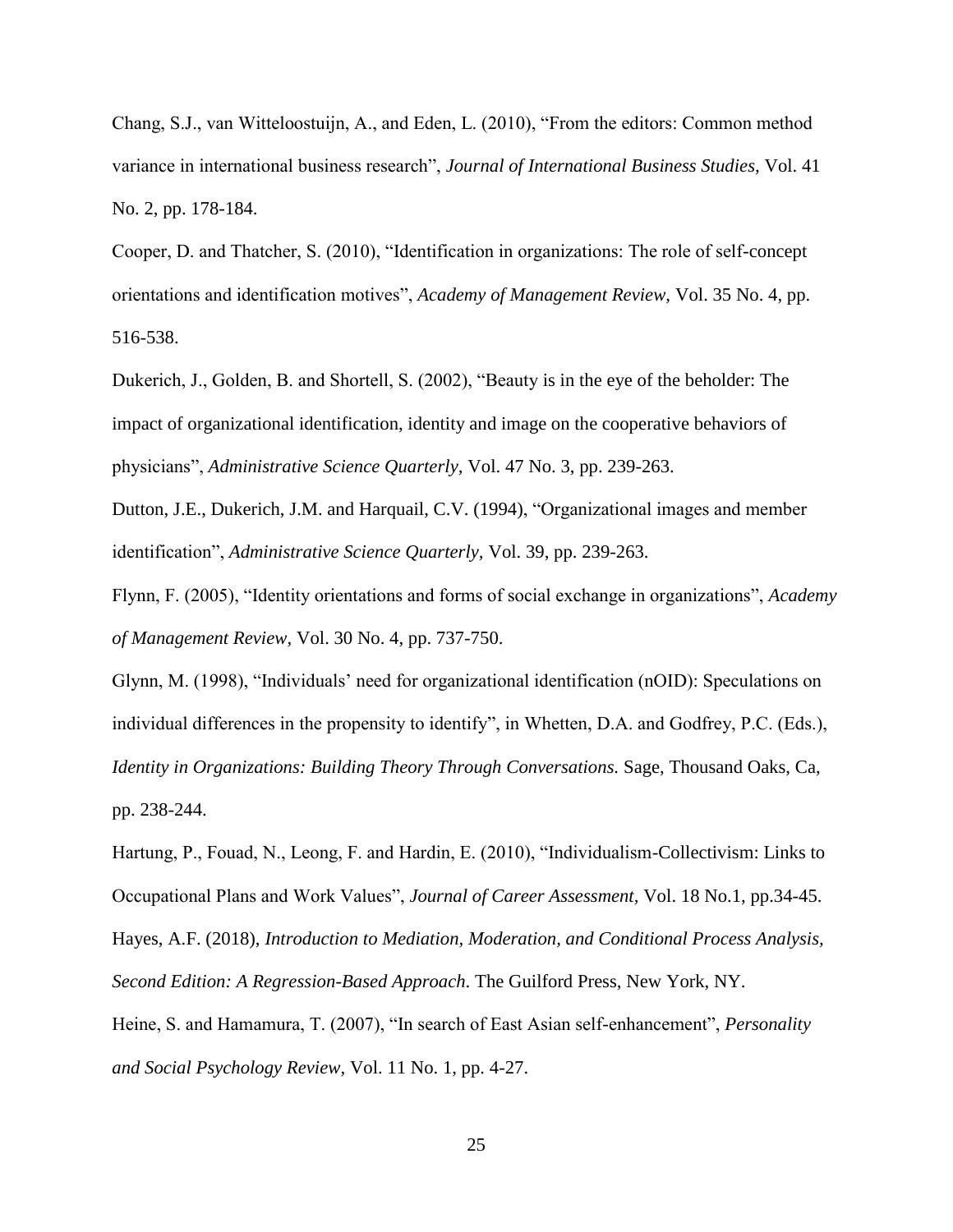Heine, S. and Lehman, D. (1999), "Culture, self-discrepancies, and self-satisfaction", *Personality and Social Psychology Bulletin,* Vol 25 No.8, pp. 915-925.

Highhouse, S., Thornbury, E. and Little, I. (2007), "Social-identity functions of attraction to organizations", *Organizational Behavior and Human Decision Processes,* Vol. 103 No.1, pp.134-146.

Hofstede, G. (1980), *Culture's Consequences,* Sage Publications, Newbury Park, CA. Hofstede, G. (2017), [https://www.hofstede-insights.com/product/compare-countries/.](https://www.hofstede-insights.com/product/compare-countries/) Accessed August, 2017.

Hui, C., Lee, C., and Rousseau, D. (2004), "Psychological contract and organizational citizenship behavior in China: Investigating generalizability and instrumentality", *Journal of Applied Psychology,* Vol 89 No. 2, pp. 311-321.

Hult, G., Ketchen, D., Griffith, D., Finnegan, C., Gonzalez-Padron, T., Harmanciogly, N.,

Huang, Y., Taley, M. and Cavusgil, S. (2008), "Data equivalence in cross-cultural international business research: assessment and guidelines", *Journal of International Business Studies,* Vol. 39 No. 6, pp. 1027-1044.

Johnson, R., Selenta, C. and Lord, R. (2006), "When organizational justice and the self-concept meet: Consequences for the organization and its members", *Organizational Behavior and Human Decision Processes.* Vol. 99 No. 2, pp. 175-201.

Jones, C and Volpe, E.H. (2011), "Organizational identification: Extending our understanding of social identities through social networks", *Journal of Organizational Behavior.* Vol. 32 No.3, pp. 413-434.

Kerlinger, F.N. and Lee, H.B. (1999), *Foundations of Behavioral Research (5th ed.)*, Wadsworth Publishing, Belmont, CA.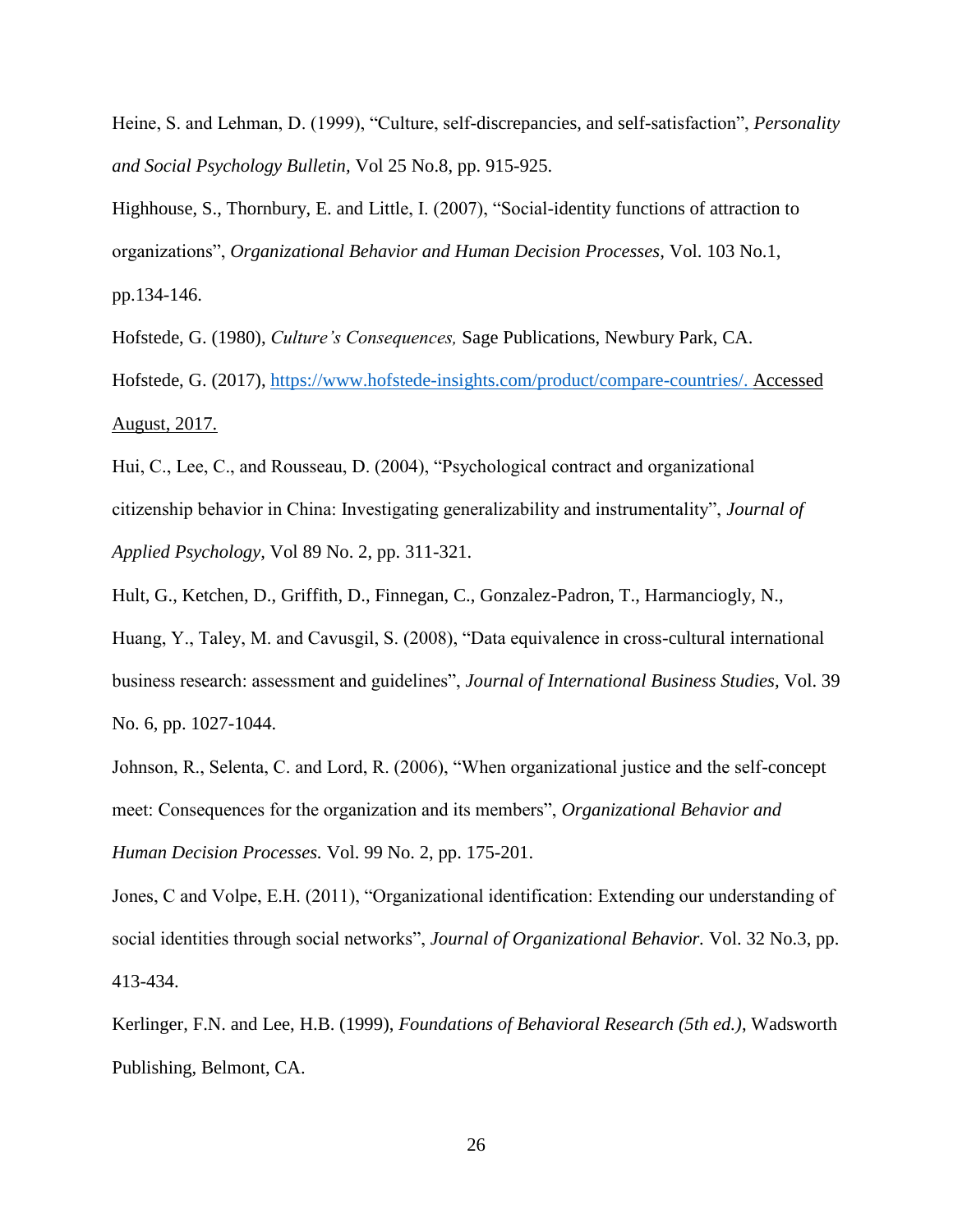Kline, R.B. (2005), *Principles and Practices of Structural Equation Modeling*, Guilford Publications, New York, NY.

Kreiner, G. and Ashforth, B. (2004), "Evidence toward an expanded model of organizational identification", *Journal of Organizational Behavior,* Vol. 25 No. 1, pp. 1-27.

Mael, F. and Ashforth, B. (1992), "Alumni and their alma mater: A partial test of the reformulated model of organizational identification", *Journal of Organizational Behavior,* Vol. 13 No. 2, pp. 103-123.

Markus, H.R. and Kitayama, S. (1991), "Culture and the self: Implications for cognition, emotion and motivation", *Psychological Review,* Vol. 98 No. 2, pp. 224-253.

Mignonac, K., Herrbach, O. and Guerrero, S. (2006), "The interactive effects of perceived external prestige and need for organizational identification on turnover intentions", *Journal of Vocational Behavior,* Vol. 69 No. 3, pp. 477-493.

Oyserman, D., Coon, H. and Kemmelmeir, M. (2002). "Rethinking individualism and collectivism: Evaluation of theoretical assumptions and meta-analyses", *Psychological Bulletin,*  Vol. 128 No.1, pp. 3-72.

Riketta, M. (2005), "Organizational identification: A meta-analysis", *Journal of Vocational Behavior,* Vol. 66 No. 2, pp. 358-384.

Schimmack, U., Oishi, S., and Diener, E. (2005), "Individualism: A valid and important dimension of cultural differences between nations", *Personality and Social Psychology Review.* Vol. 9 No. 1, pp. 1-17.

Sedikides, C., Toguchi, Y. and Gaertner, L. (2003), "Pancultural self-enhancement", *Journal of Personality and Social Psychology,* Vol. 84 No. 1, pp. 60-79.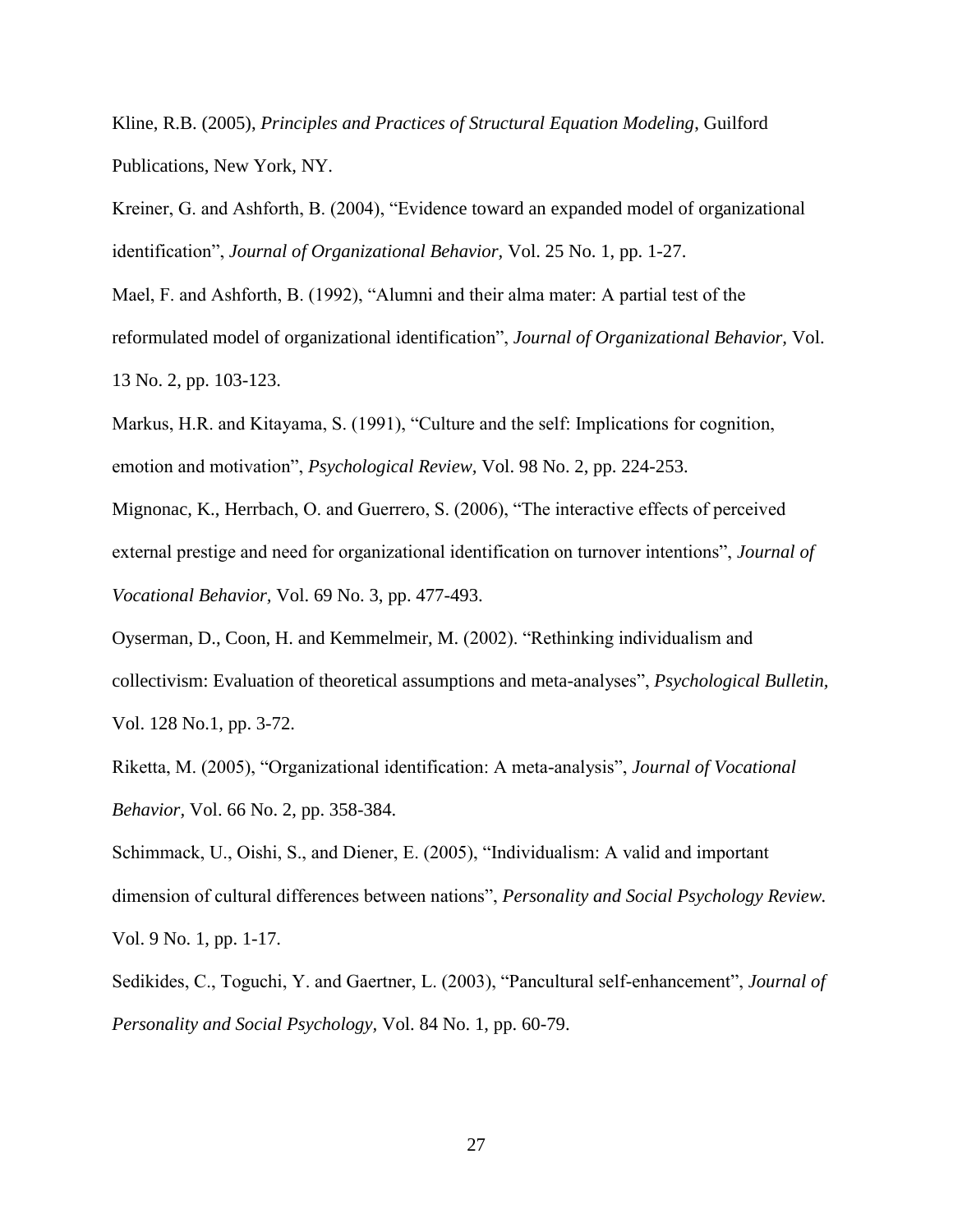Singelis, T., Triandis, H., Bhawuk, D. and Gelfand, M. (1995), "Horizontal and vertical individualism and collectivism: A theoretical and methodological refinement", *Cross-cultural Psychology,* Vol. 29 No. 3, pp. 240-275.

Sluss, D. and Ashforth, B. (2008), "How relational and organizational identification converge: Processes and conditions", *Organization Science,* Vol. 19 No. 6, pp. 807-823.

Steenkamp, J.E. M., and Baumgartner, H. (1998), "Assessing measurement invariance in cross-national consumer research", *Journal of Consumer Research,* Vol. 25 No.1, pp. 78- 107.

Taras, V., Steel, P., and Kirkman, B.L. (2010), "Examining the impact of *Culture's* 

*Consequences:* A three-decade, multilevel, meta-analytic review of Hofstede's cultural value diimensions", *Journal of Applied Psychology,* Vol. 95 No. 3, pp. 405-439.

Triandis, H. (1996), "The psychological measurement of cultural syndromes", *American Psychologist,* Vol. 51 No. 4, pp. 407-415.

Triandis, H., Bontempo, R., Villareal, M., Asai, M. and Lucca, N. (1988), "Individualism and collectivism: Cross-cultural perspectives on self-in-group relationships", *Journal of Personality and Social Psychology,* Vol.54 No.2, pp. 323-338.

van Dick, R., van Knippenberg, D., Kerschreiter, R., Hertel, G. and Wieseke, J. (2008), "Interactive effects of work group and organizational identification on job satisfaction and extrarole behavior", *Journal of Vocational Behavior,* Vol. 72 No. 3, pp. 388-399.

Wan-Huggins, V., Riordan, C. and Griffeth, R. (1998), "The development and longitudinal test of a model of organizational identification", *Journal of Applied Social Psychology,* Vol. 28 No. 8, pp. 724-749.